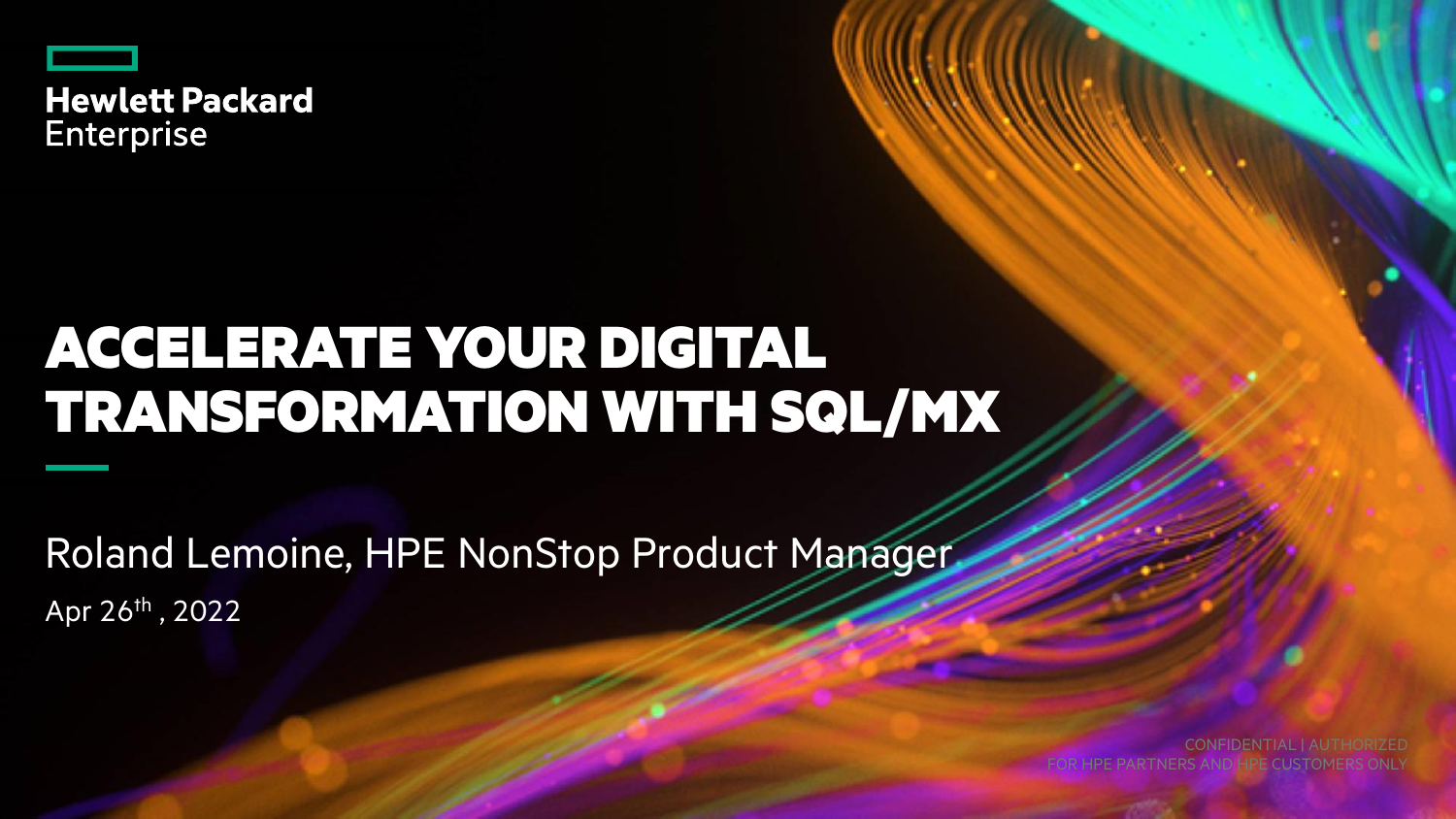#### AGENDA

- The unique value of NonStop SQL/MX
- A mainstream database user experience (common standards)
- The digital transformation
- Secure database management
- Reduce your costs with NonStop SQL Cloud Edition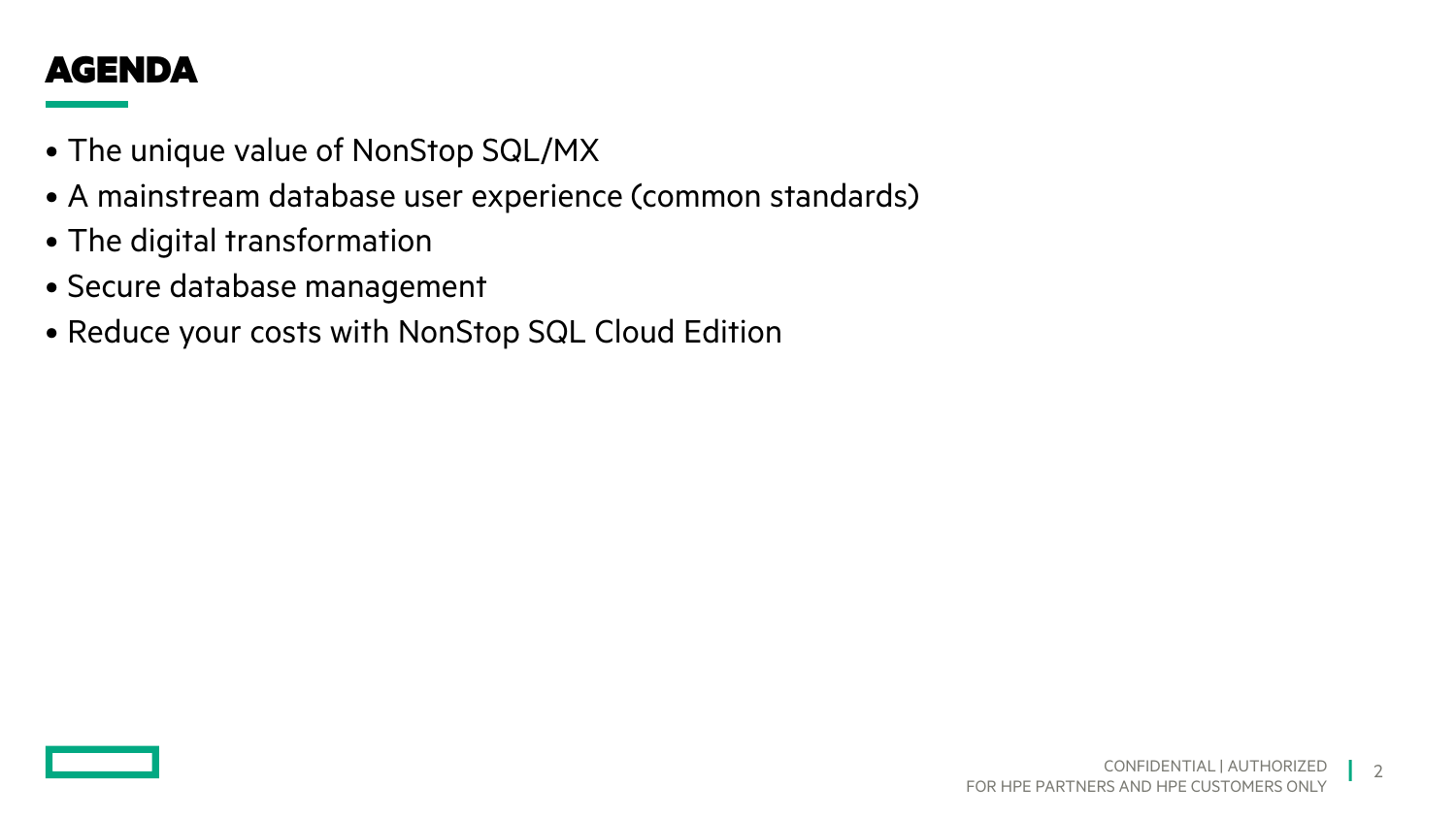# THE SQL/MX UNIQUE VALUE

#### What differentiates SQL/MX from other databases?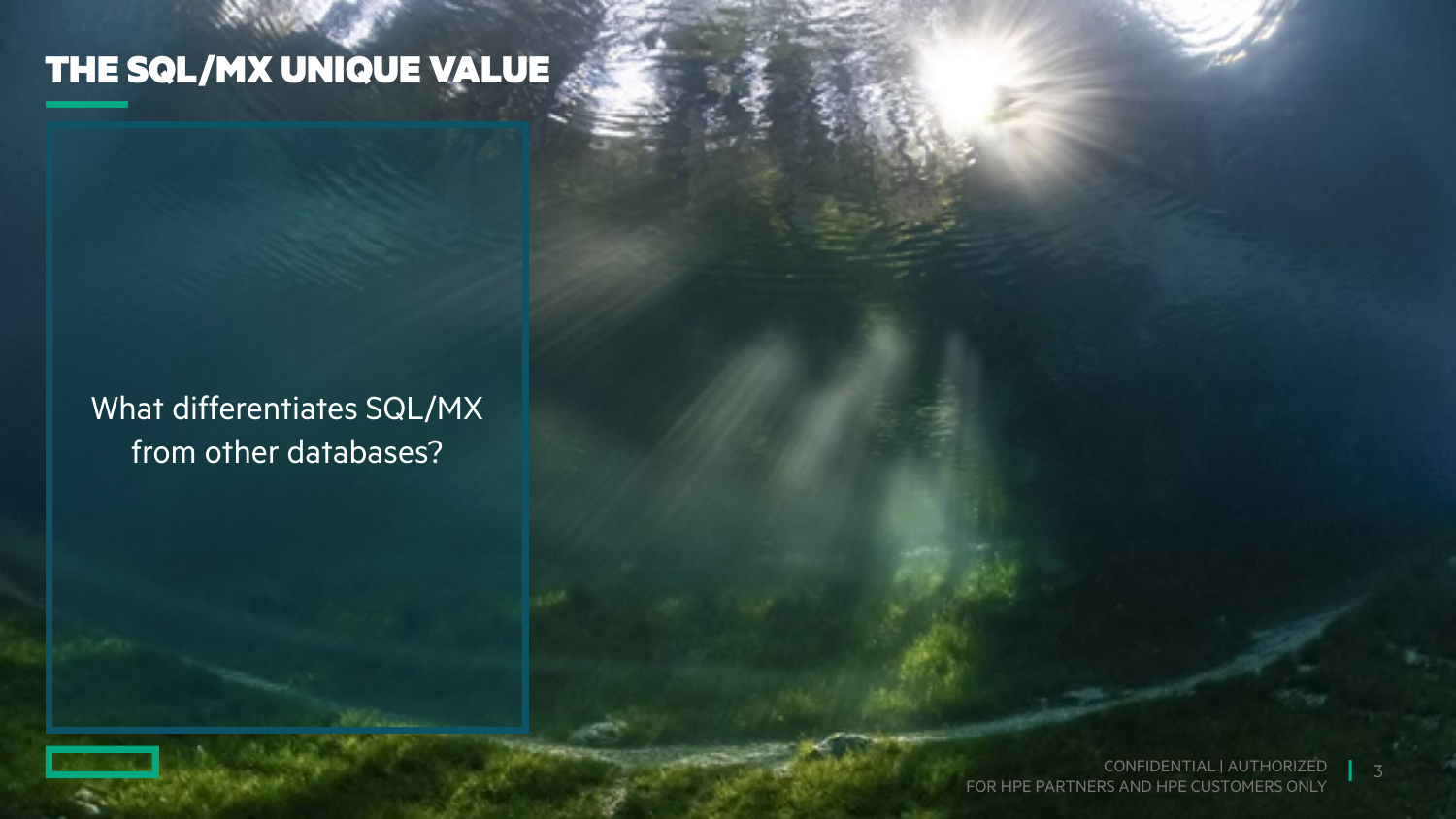#### DATA INTEGRITY AT SCALE

NonStop SQL/MX was designed to scale like NoSQL but without giving up strong data integrity

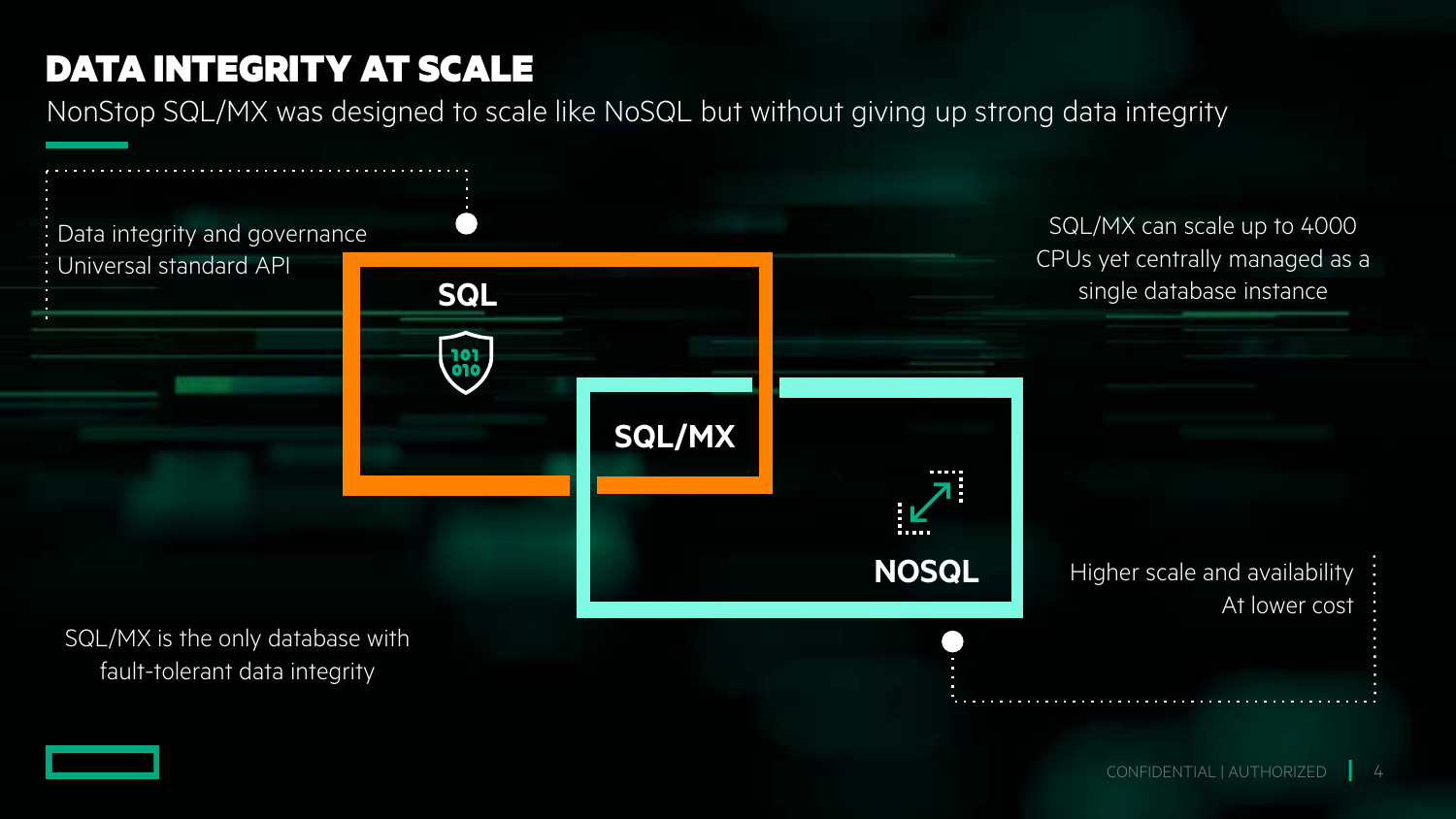## FAULT TOLERANT, DISTRIBUTED, TRANSACTIONAL, ALL BUILT-IN

An RDBMS that was explicitly designed for a cluster of servers



- Auto-provisioned & auto-managed clustering of storage, kernel, transaction engine and database
- The database is highly available without using replication
- Workloads and data are load-balanced and distributed across the nodes of a local or geographical cluster
- All nodes are put to work and participate in massively parallel execution of queries (MPP)
- No system failover, instead processes from a failing node are redistributed across remaining nodes
- Data access is fault tolerant (no visible application impact on any storage failure) with storage process mirrors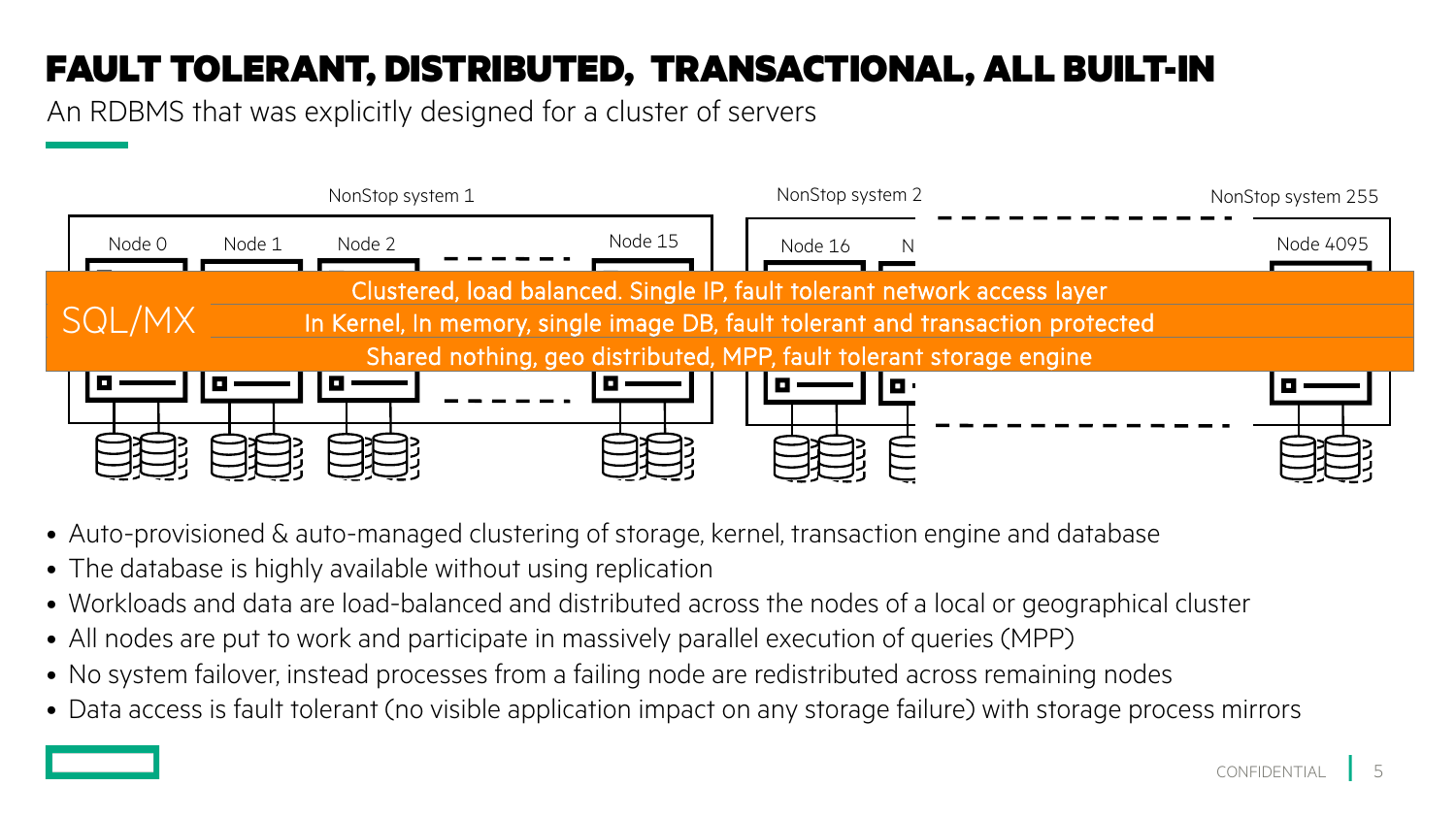## HPE NONSTOP SQL ADDRESSES COMPLEXITY LIKE NO OTHER

So that you can get the scale and availability of clusters without the complexity and risks

# **Simple ComplicatedHPE NonStop SQL** One RDBMS to manage One OS to manage **Kernel-level SSI management** ξË3

Kernel-level SSI management is the most desirable solution to manage clusters (\*)



Unpredictable TCO and high probability for failures due to complexity

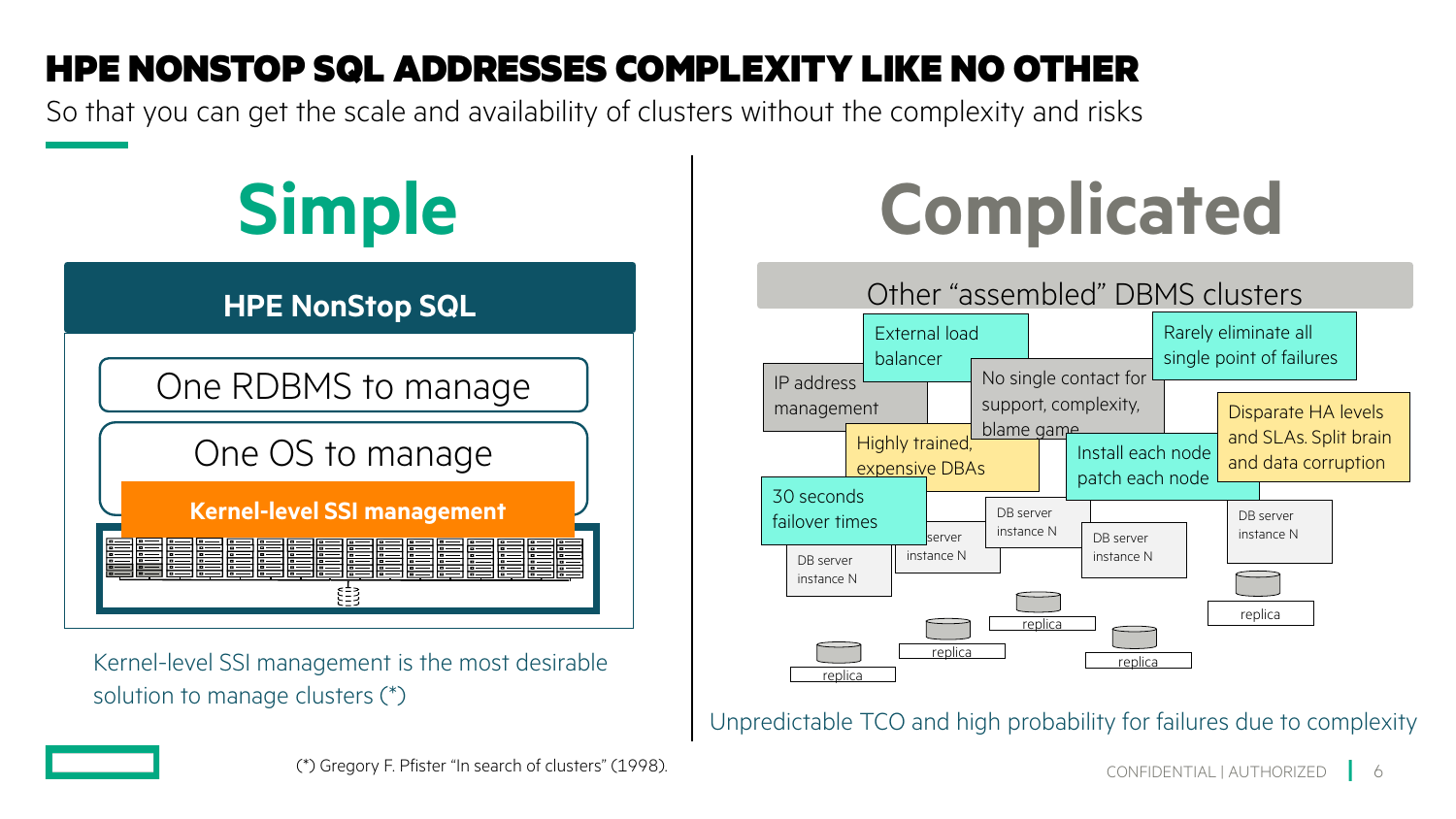## THE SQL/MX UNIQUE VALUE

#### **Unique value**

- Data Integrity at scale
- Fault tolerant, distributed, transactional, all built-in
- HPE NonStop SQL addresses complexity like no other

#### What differentiates SQL/MX from other databases?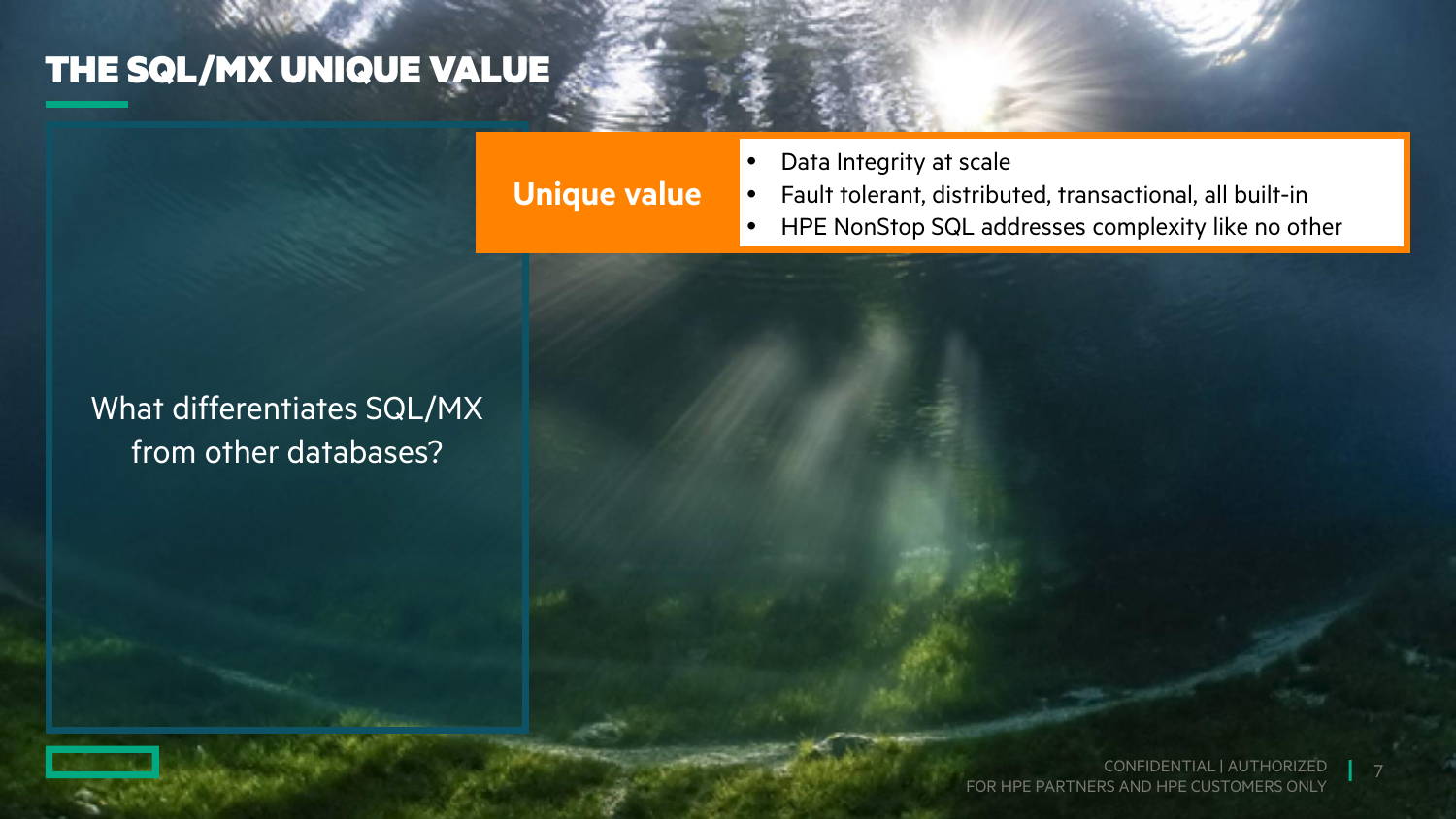## A MAINSTREAM DATABASE USER EXPERIENCE

How do you make SQL/MX easy to adopt?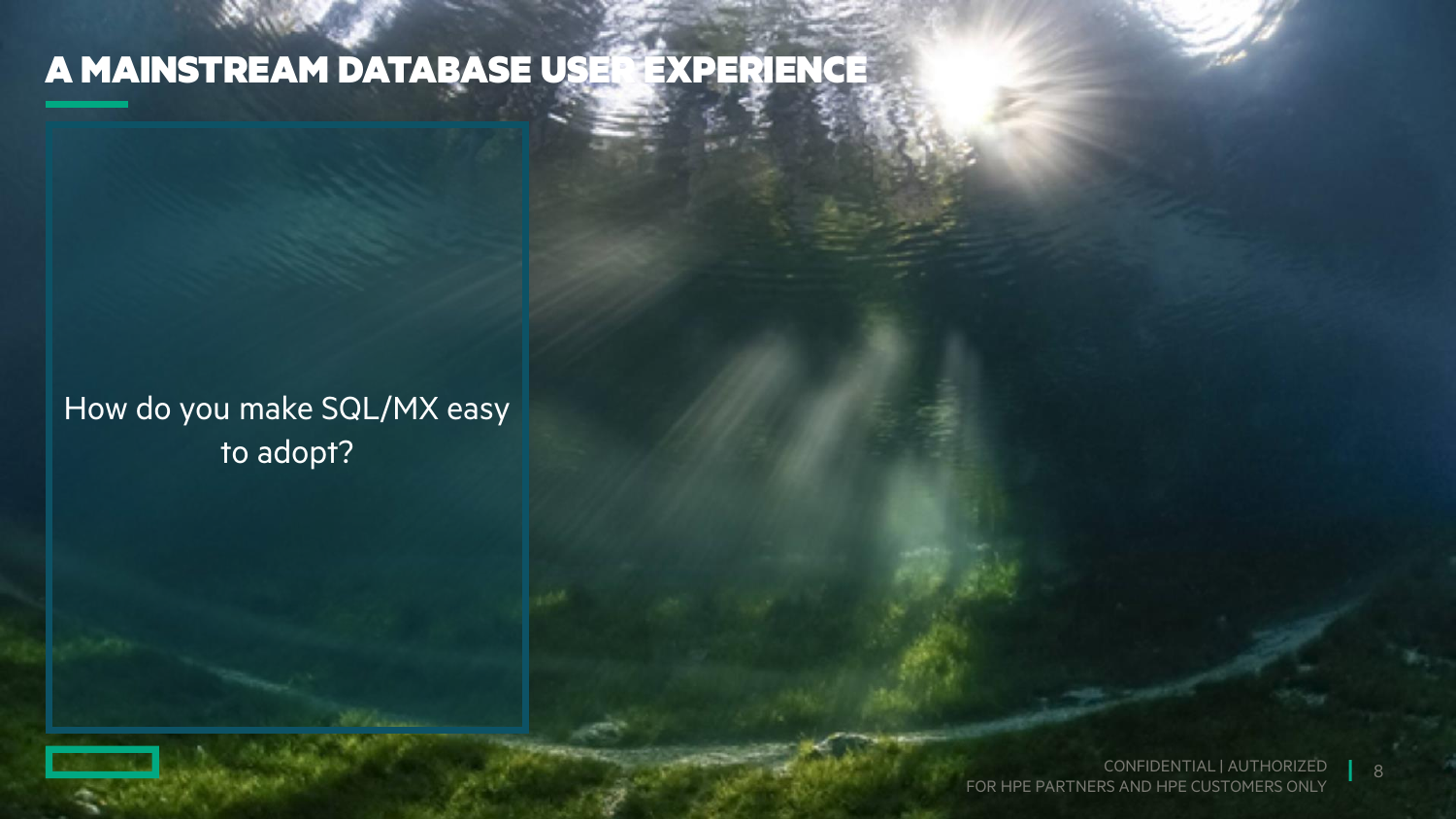## **SQL/MX 3.8** (DELIVERED WITH L21.11) + NSDA 1.3

| Compatibility                                                                                                                                              | Compatibility<br><b>Security</b>                                                                     | Manageability<br>Productivity<br>Performance                                                                                                                   |
|------------------------------------------------------------------------------------------------------------------------------------------------------------|------------------------------------------------------------------------------------------------------|----------------------------------------------------------------------------------------------------------------------------------------------------------------|
| Native blobs and clobs<br>- DDL/DML<br>- JDBC type 4 driver<br>$-$ PL/MX<br>- Utilities                                                                    | <b>Built-in functions</b><br>- Length()<br>$-$ lnstr $()$<br>- Next_day()<br>- Dual<br>- to_number() | <b>WMS</b><br>$\bullet$<br>- Unique query switch<br>- Increased query limit to 64k<br>- SQL/MX metadata management<br>- Extended API<br>Row count<br>$\bullet$ |
| PL/MX<br>- System packages, DBMS_LOB, UTL_RAW<br>- Global types, arrays, sub-programs<br>- Cursors attributes<br>- Enhanced before triggers<br>- functions | [Var]binary<br>$\bullet$<br>- update<br>DDL auditing                                                 | <b>NSDA 1.3</b><br>$\bullet$<br>- Alerts<br>- Installation improvements<br>- Tenant logon                                                                      |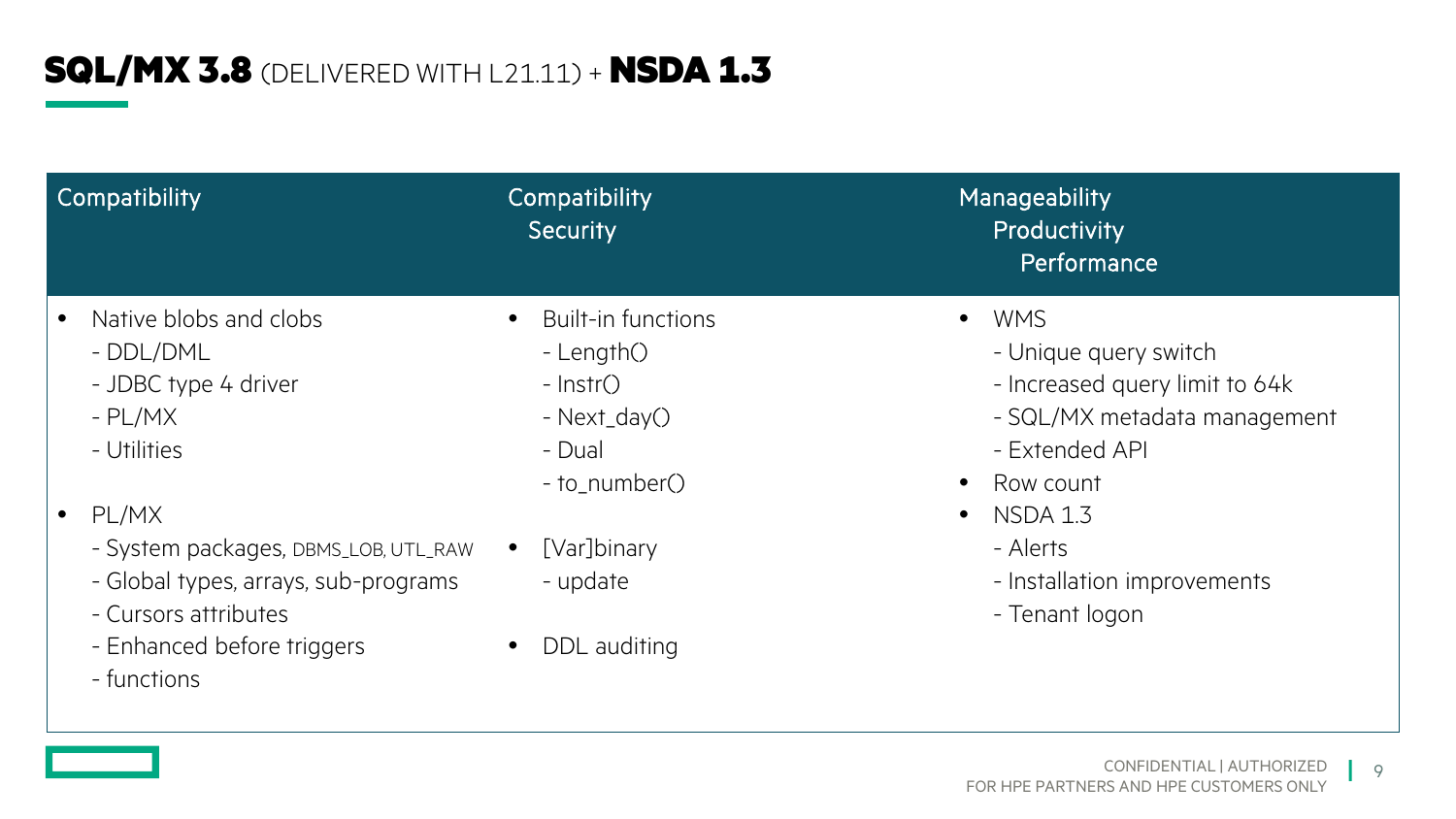### PL/MX: DBA'S PREFERRED AND MOST USED LANGUAGE!

#### **Features**

- Natural extension of the SQL language
- Secured sandbox and full security governance for DBAs
- Portable to other databases (Compatible with Oracle PL/SQL)

#### **Benefits**

- Immediate onboarding for Oracle users to manage SQL/MX
- Data transformation such as ETL
- Automate data maintenance
- Reduce porting effort for migration from Oracle to SQL/MX
- Can reduce network traffic and allow faster execution
- Create customized SQL functions

#### PL/MX versus SPJs

- Full DB storage and governance of program source
- Optimized performance with execution in master when applicable
- Library of specialized ready to use APIs (packages)

#### Tip!

http[://www.sqlines.com/online](http://www.sqlines.com/online) Free tool to translate T-SQL to PL/SQL very easily!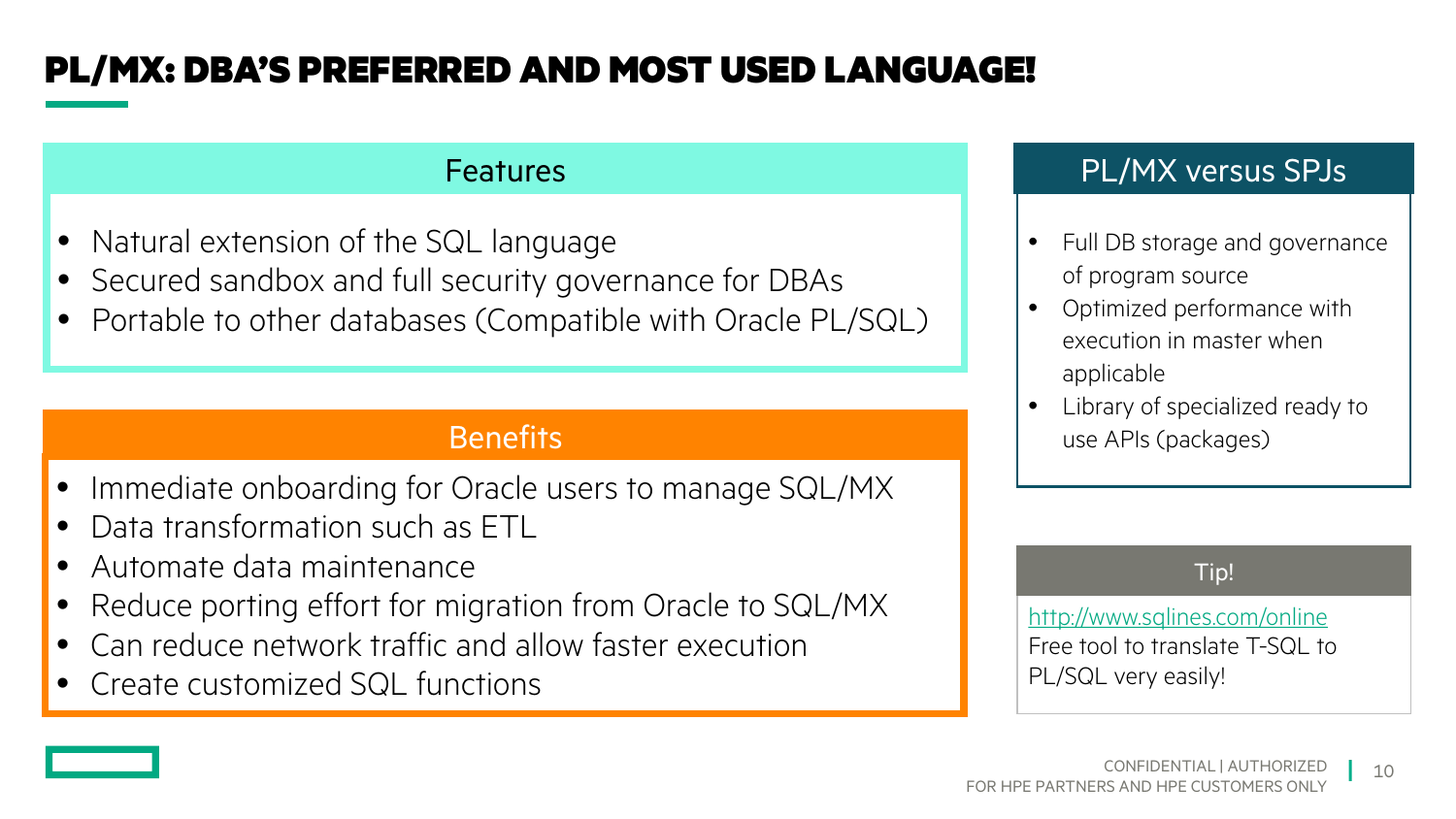#### SQL/MX 3.8: PL/MX, PACKED WITH NEW FEATURES

- Collections
- Cursor declarations in package specifications with parameters.
- Cursor attributes.
- REF Cursors.
- Default UDR arguments.
- NOCOPY parameter attribute.
- Global types.
- Subprogram name overloading.
- Subtypes.
- Nested subprograms.
- BLOB, CLOB, and RAW Datatypes
- BULK COLLECT
- FOR ALL
- New System Packages (DBMS\_LOB, UTL\_RAW)
- Master Executor Execution

#### New PL/MX features in SQL/MX 3.8 A system package example: DBMS\_LOB

- APPEND Appends one LOB to the end of another LOB.
- CLOSE Closes a previously opened LOB.
- COMPARE Compares two LOBs.
- CONVERTTOBLOB Converts CLOB character data to a BLOB.
- CONVERTTOCLOB Converts BLOB data to a CLOB.
- COPY Copies LOB data to another LOB.
- CREATETEMPORARY Creates a temporary LOB.
- ERASE Erases LOB data.
- FREETEMPORARY Frees a temporary LOB.
- GETCHUNKSIZE Returns the amount of space used to store the LOB.
- GETLENGTH Returns the length of a LOB.
- GET\_STORAGE\_LIMIT Returns the storage limit of a LOB.
- INSTR Returns the position of an occurrence of a pattern in a LOB.
- ISOPEN Returns true if the LOB has been opened.
- ISTEMPORARY Returns true if the LOB is temporary.
- LOADFROMFILE Reads data from a file into a LOB.
- OPEN Opens a LOB.
- READ Returns data from a LOB.
- SUBSTR Returns LOB data starting at a specified offset.
- TRIM Truncates a LOB value to a specified length.
- WRITE Inserts data into a LOB.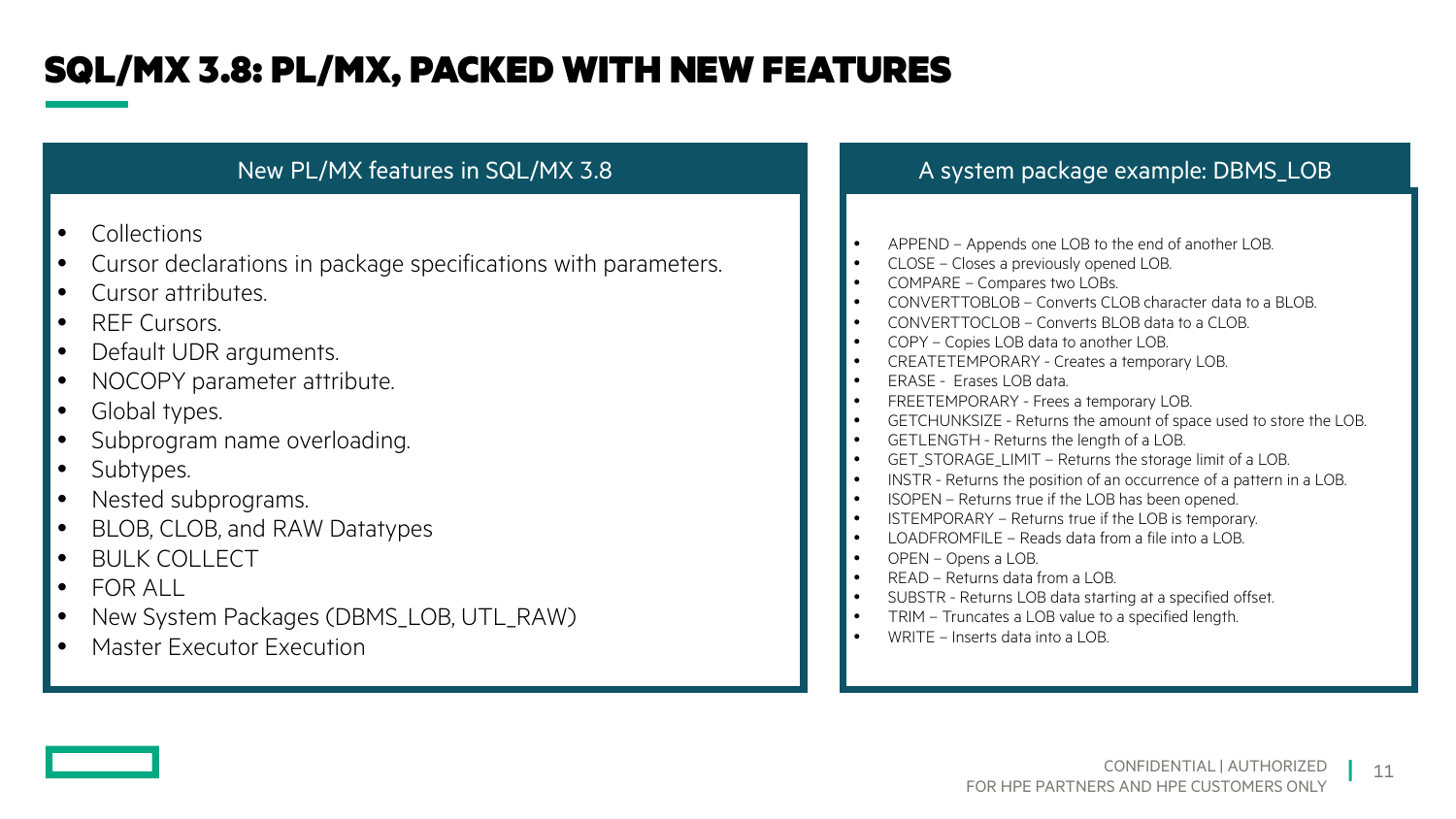## SQL/MX 3.8 – NATIVE BLOBS AND CLOBS

A universal datatype often used for application encryption in addition to large media files

#### **Native Lob features**

- Support for BLOB, CLOB, NCLOB datatypes
- Automatic LOB table management on DDL/DML including partitioning
- Uniform and built-in support from SQL utilities and security
- Migration from JDBC non-native blobs to JDBC native blobs

#### **Native LOBs benefits**

- Unstructured and semi-structured data (media, encryption, xml, JSON,…)
- Scales linearly along with base tables such as other data types
- DDL and DML compatibility with Oracle and other implementations
- Addresses limitations of the previous JDBC only implementation

| <b>Example</b> |                      |  |
|----------------|----------------------|--|
|                | CREATE TABLE MYTABLE |  |
| COL1           | INT NOT NULL,        |  |
| COLX           | $BLOB$ $(10$ GB),    |  |
| $\cdot$        |                      |  |

#### **Requires Schema version 3800**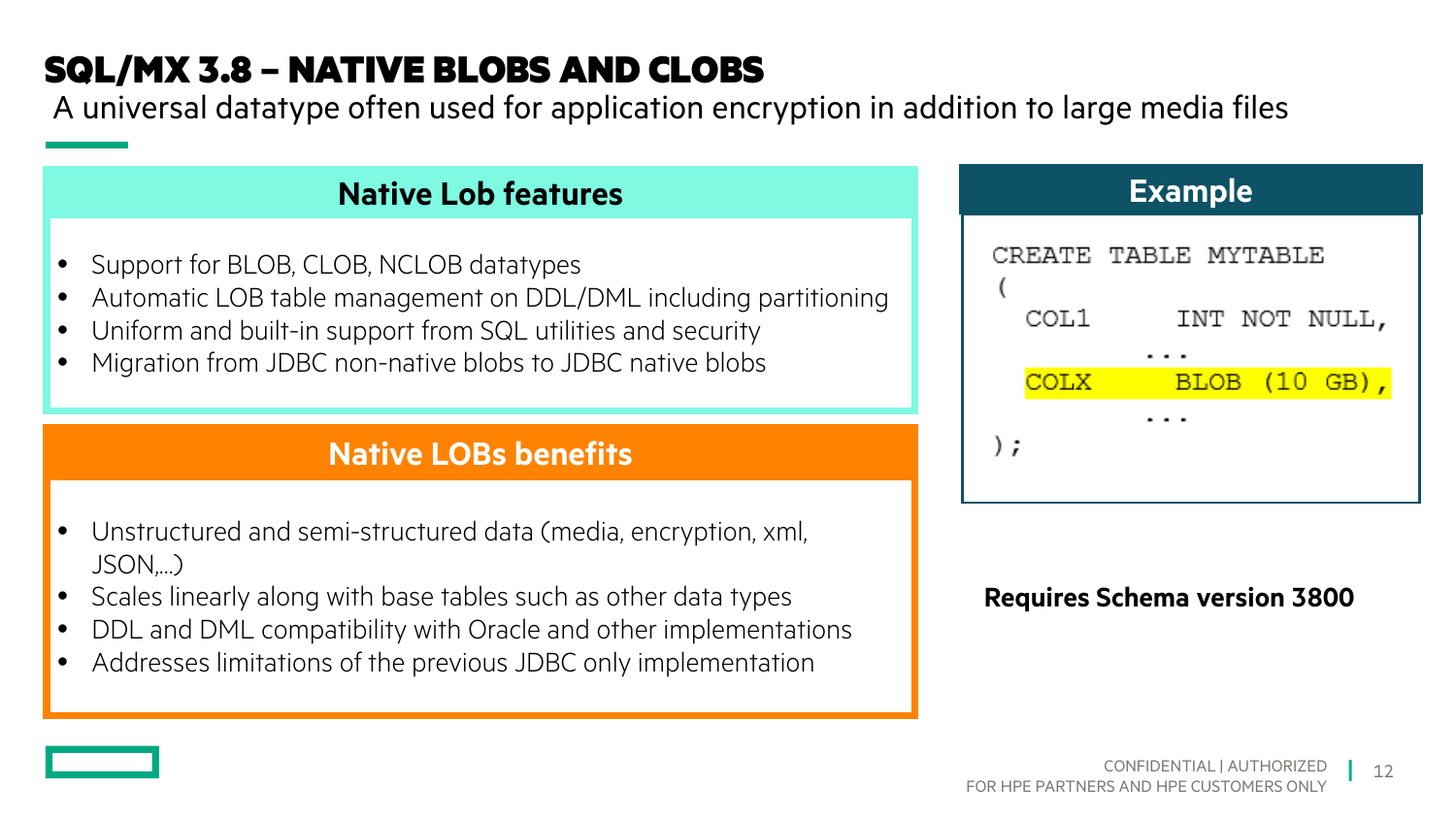## A MAINSTREAM DATABASE USER EXPERIENCE

**Common standards**

- Standard languages, SQL, PL/MX
- Common datatypes and functions
- Standard connectivity and protocols ODBC, JDBC

How do you make SQL/MX easy to adopt?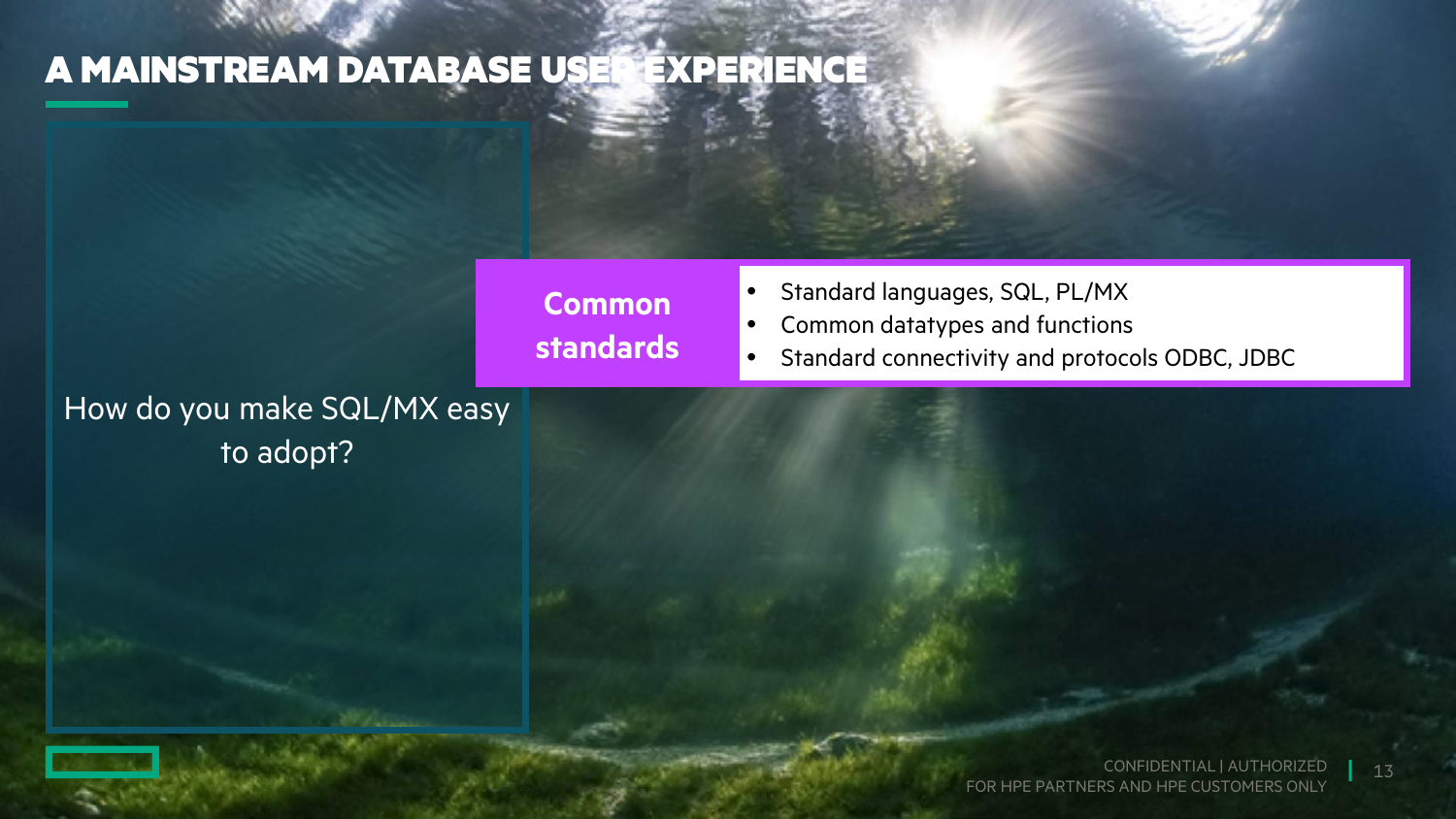# THE DIGITAL TRANSFORMATION

How do you transform to a data driven Enterprise?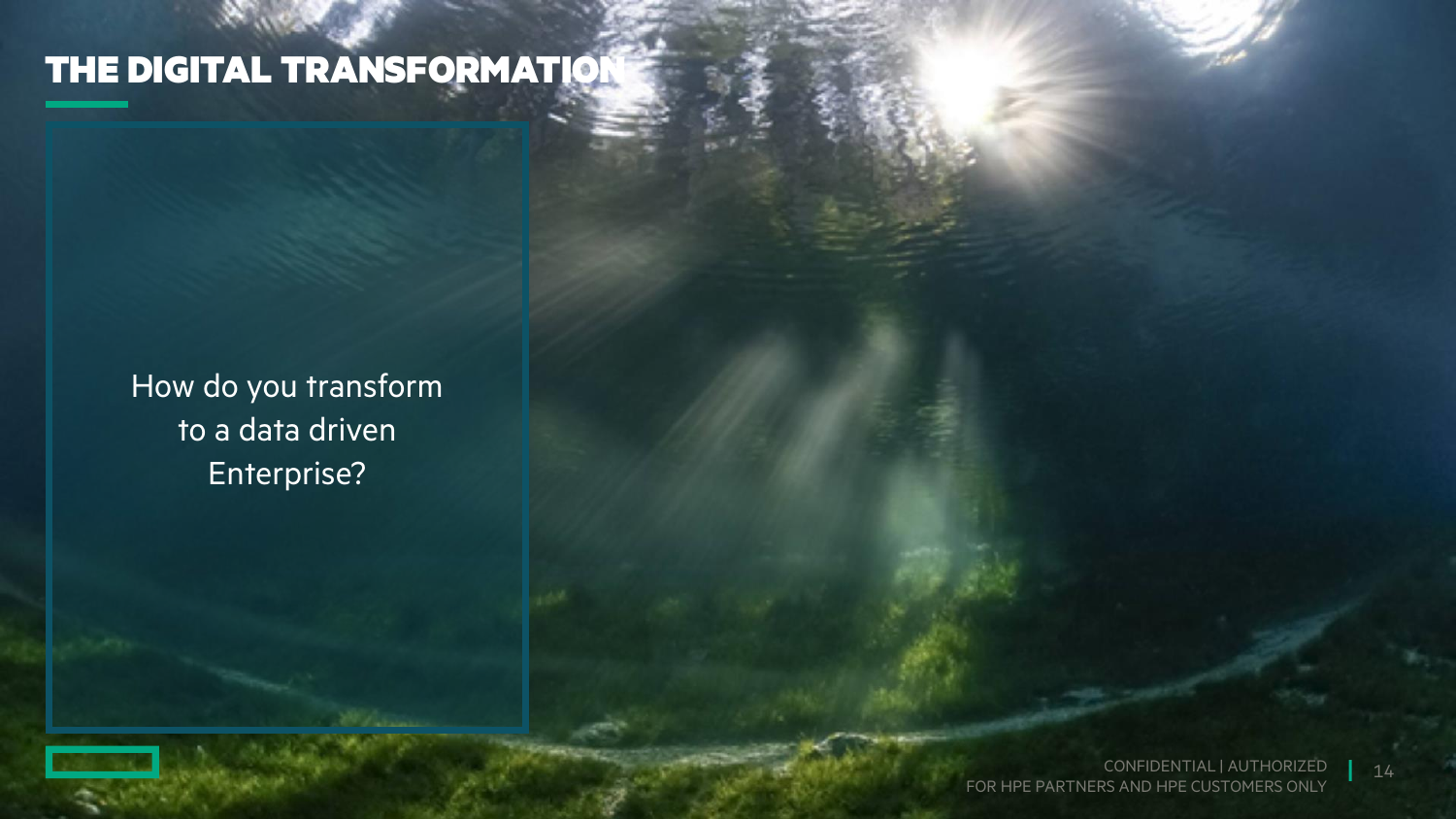#### SQL/MX VERSUS SQL/MP

| <b>Available only in SQL/MX</b>                                                        | <b>tables</b>  |
|----------------------------------------------------------------------------------------|----------------|
| DbaaS, multi-tenancy, database compatibility                                           | MX table only  |
| Unicode, 32k rows, 2k key size, 128 digits precision                                   | MX table only  |
| Triggers, Referential integrity                                                        | MX table only  |
| Identity columns, Sequence generators, [VAR] binary, blobs and clobs                   | MX table only  |
| Hash partitioning, automatic partitioning (POS) for hash partitions                    | MX table only  |
| ANSI GRANT/revoke, privilege groups, separation of duties                              | MX table only  |
| Primary key update, multi commit delete, fastcopy,                                     | MX table only  |
| Python, PL/MX, Workload management and NSDA, remote mxci                               | MP or MX table |
| Scalable ODBC connectivity (MXCS), Off platform JDBC connectivity (JDBC type 4 driver) | MP or MX table |
| Stored procedures, Publish/subscribe, C++ embedded SQL                                 | MP or MX table |
| ANSI SQL-99 and partial 2003 compliance                                                | MP or MX table |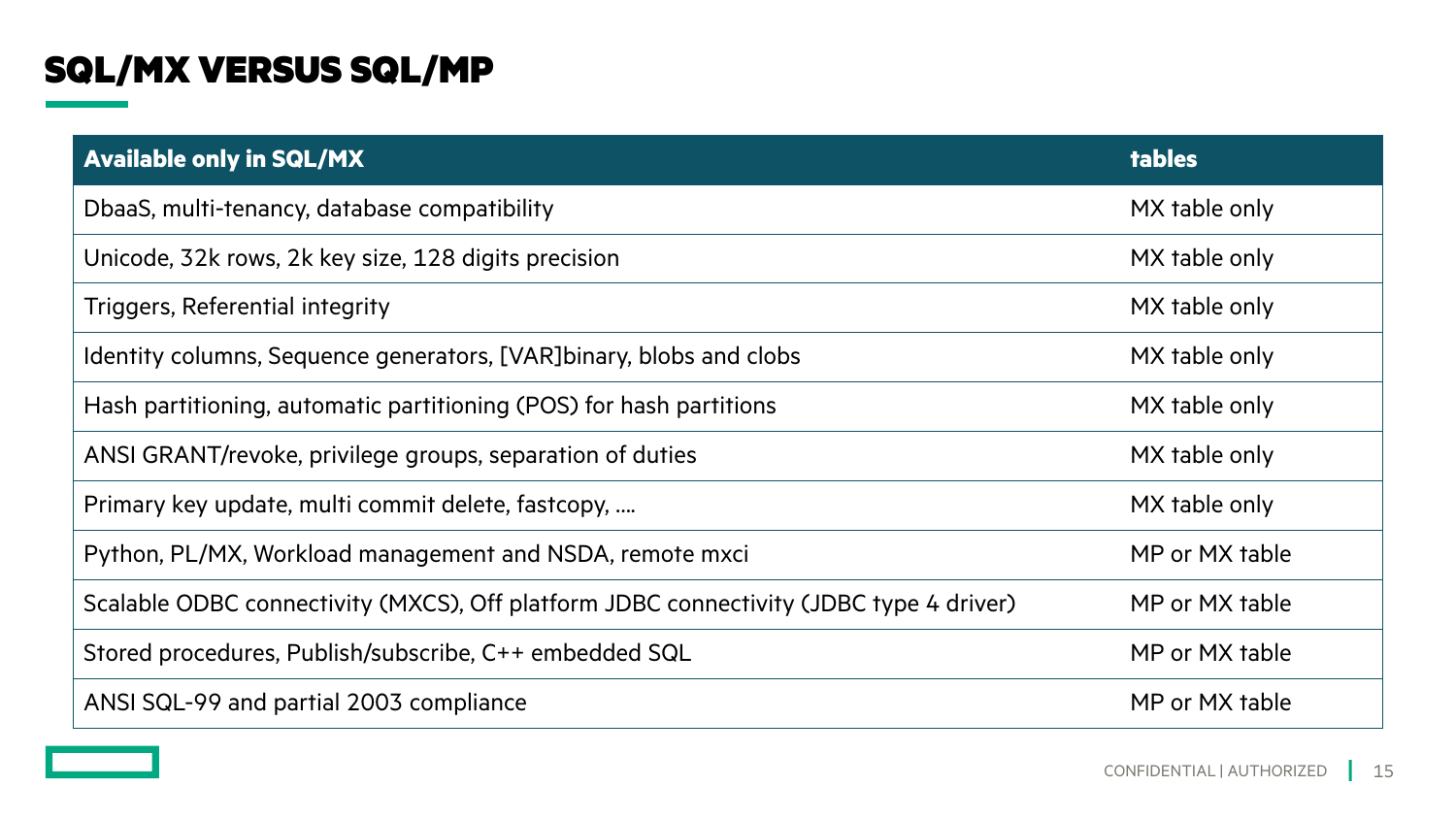## FROM DATA CREATION TO DATA VALUE

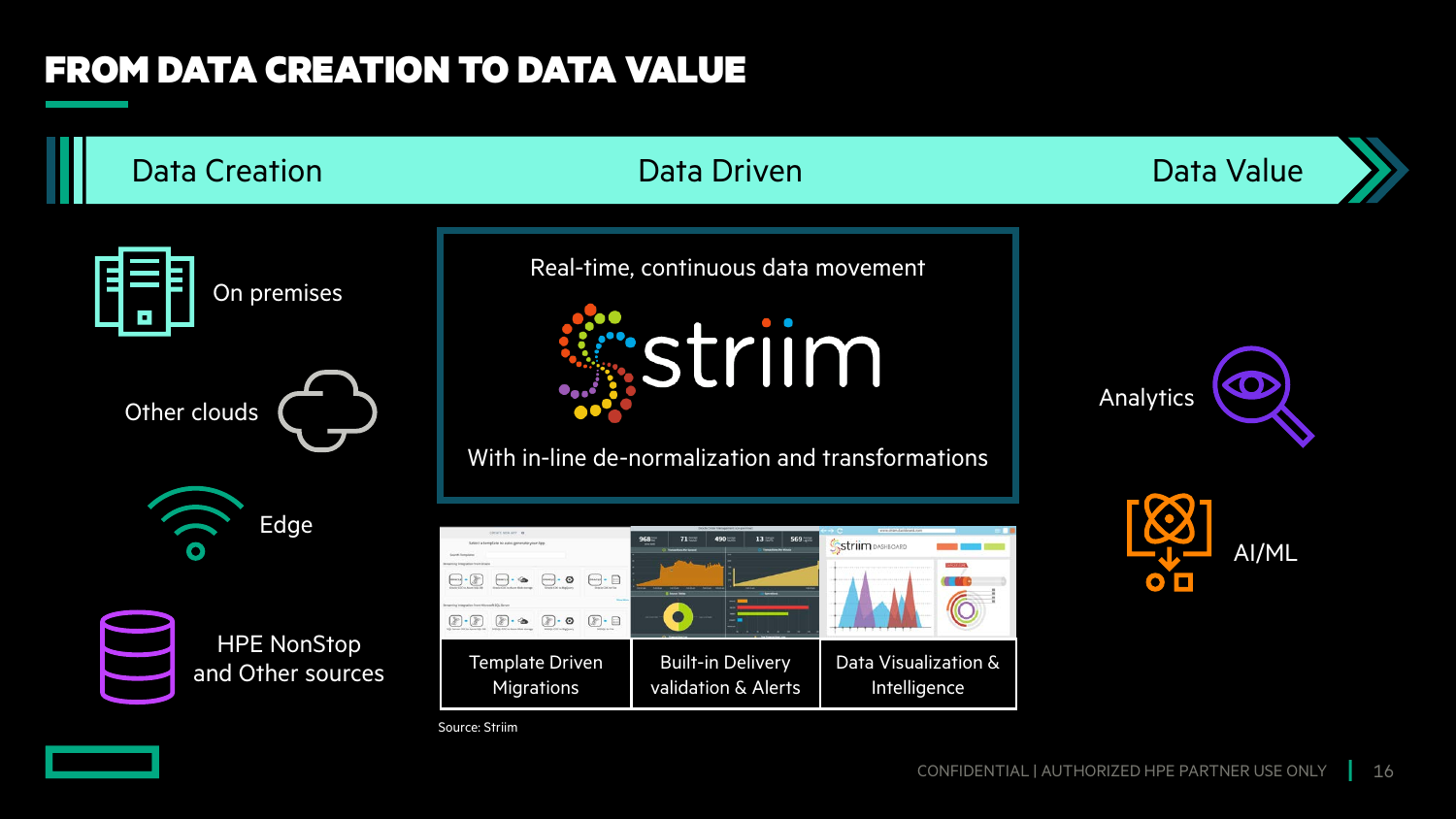## A COMPLETE DATA INTEGRATION SOLUTION FOR HPE NONSTOP

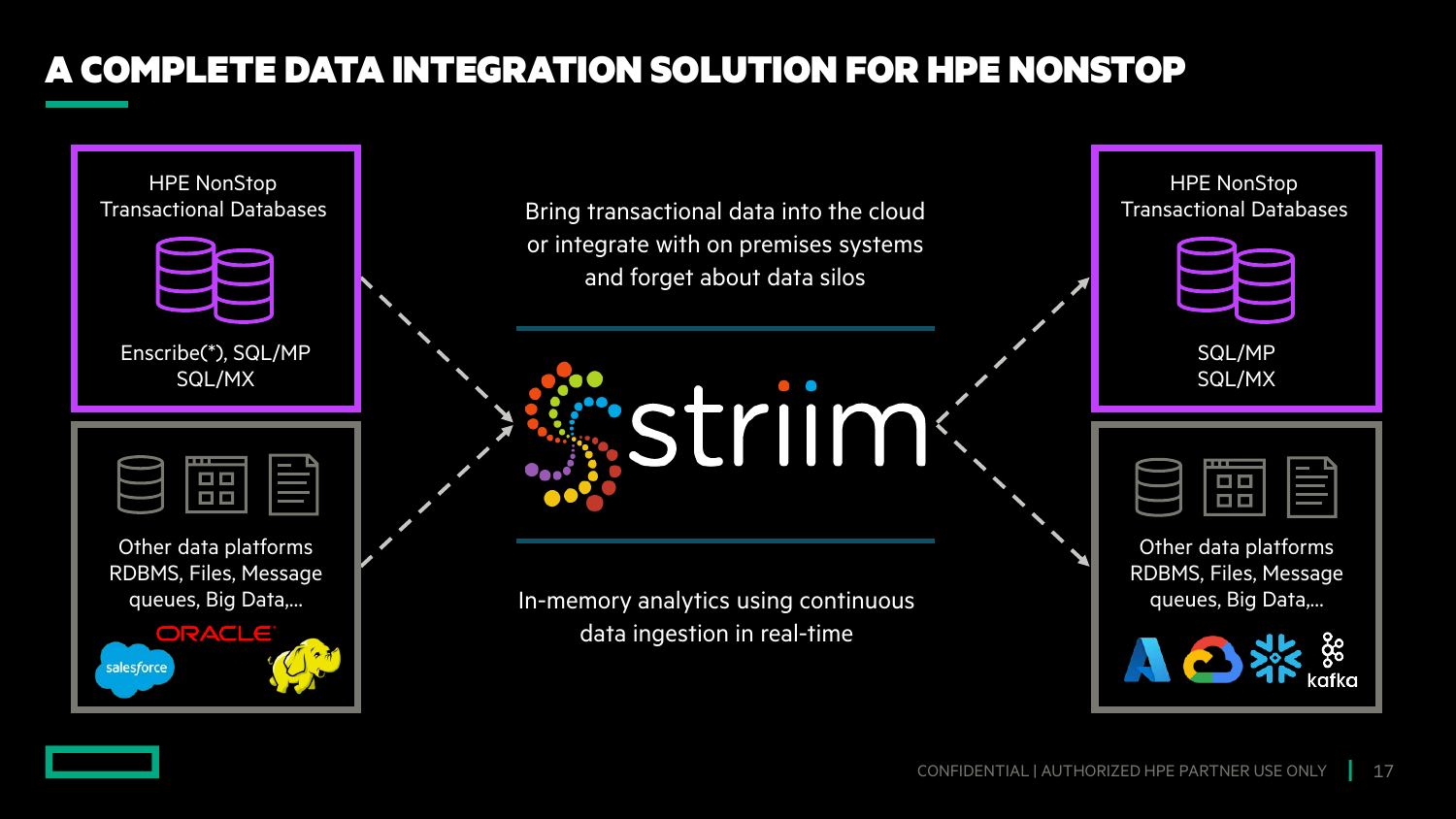

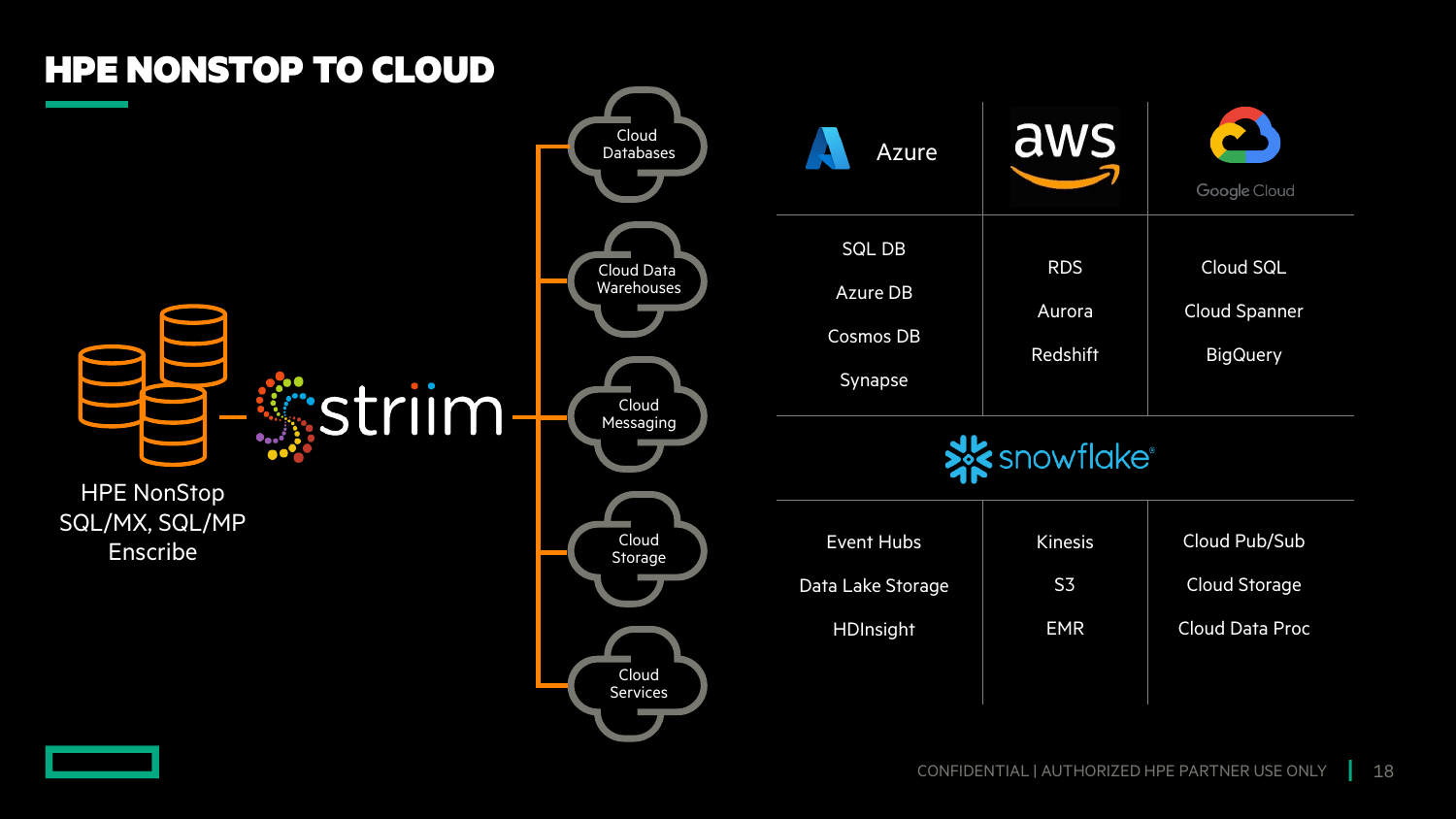## **THE DIGITAL TRANSFORMATION**

How do you transform to a data driven Enterprise?

**Digital transformation**

- From SQL/MP to SQL/MX
- Data Integration with solutions such as Striim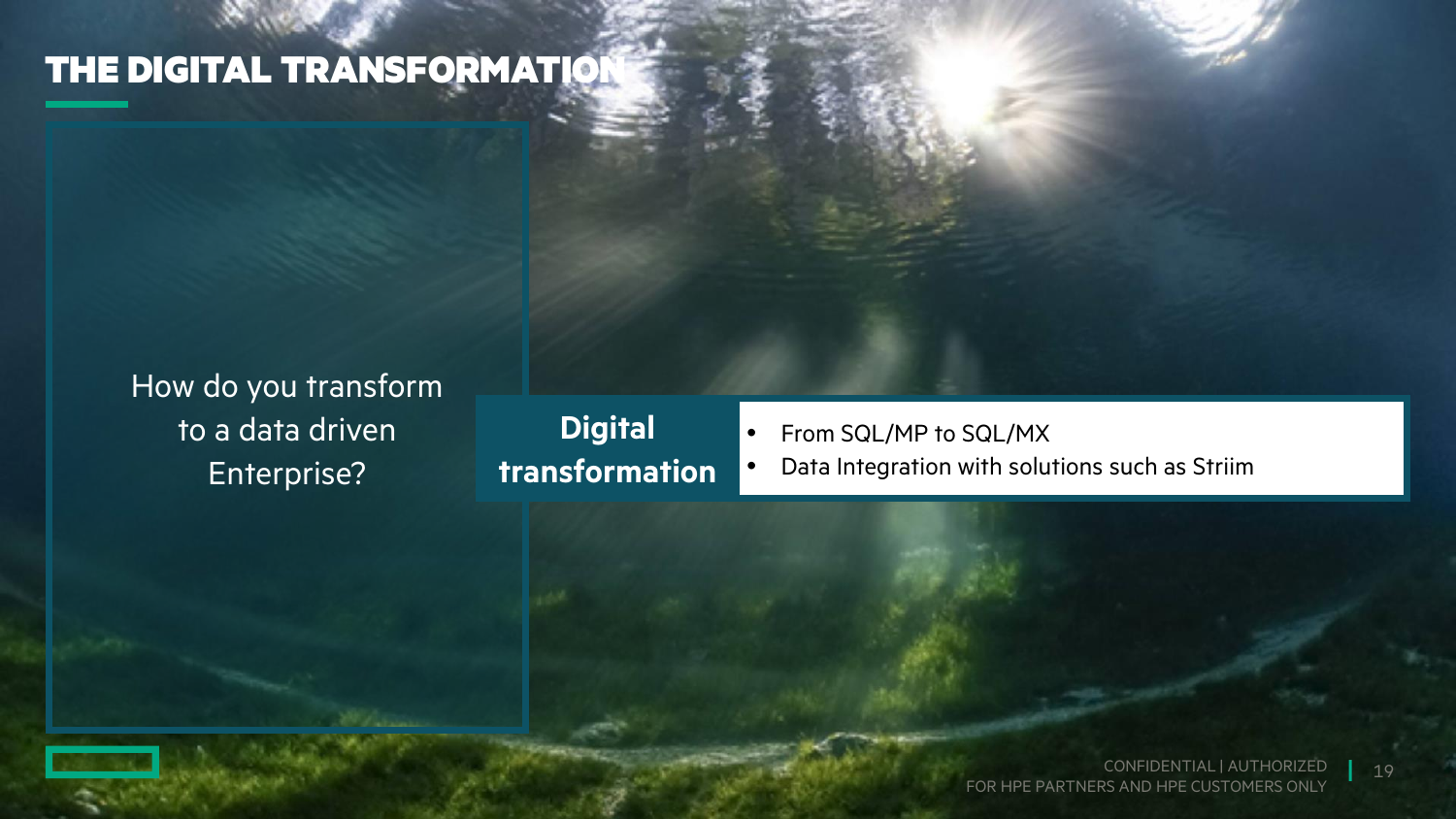# SECURE DATABASE MANAGEMENT

#### How do you secure your data?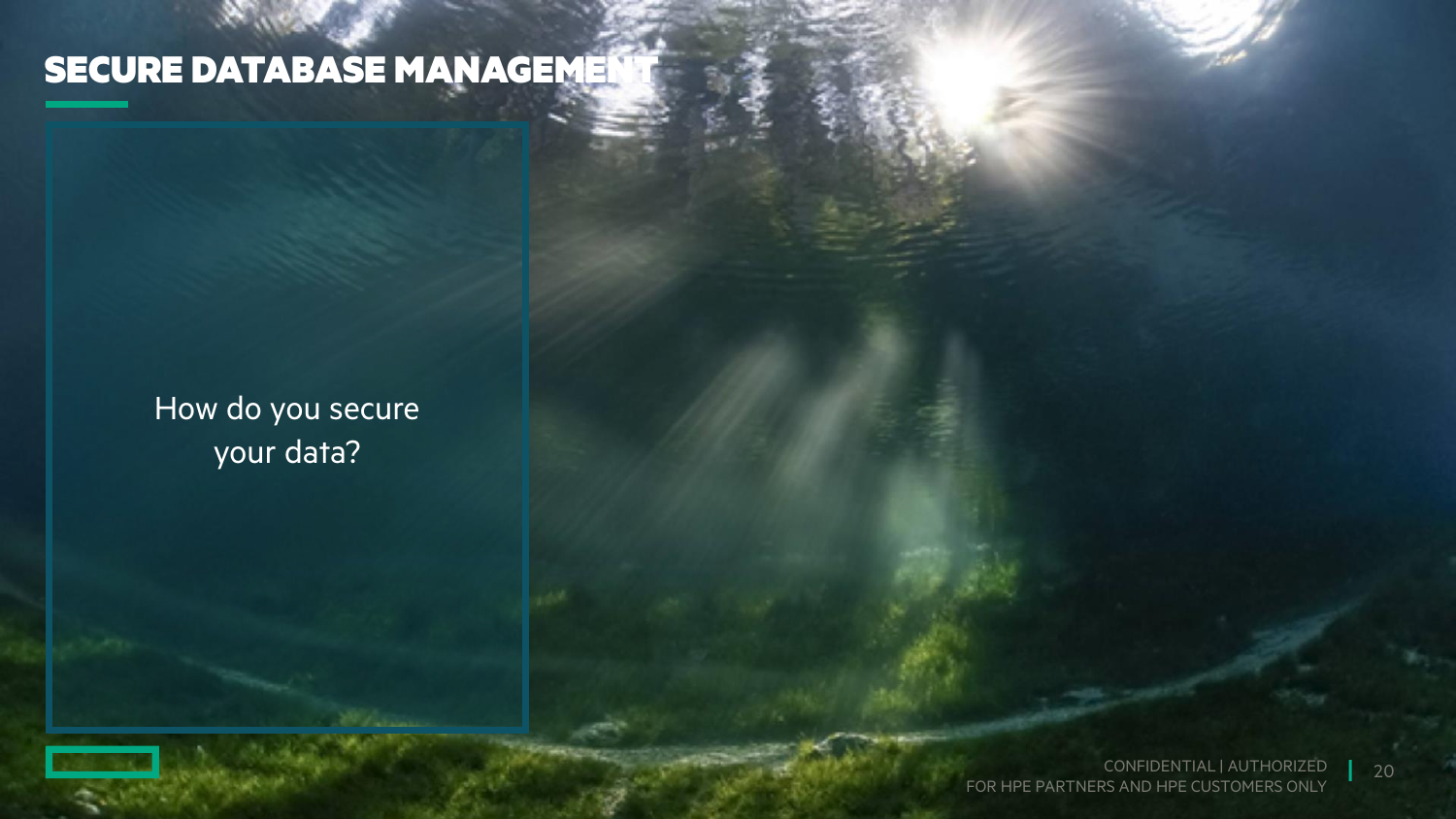#### SECURE DATABASE MANAGEMENT

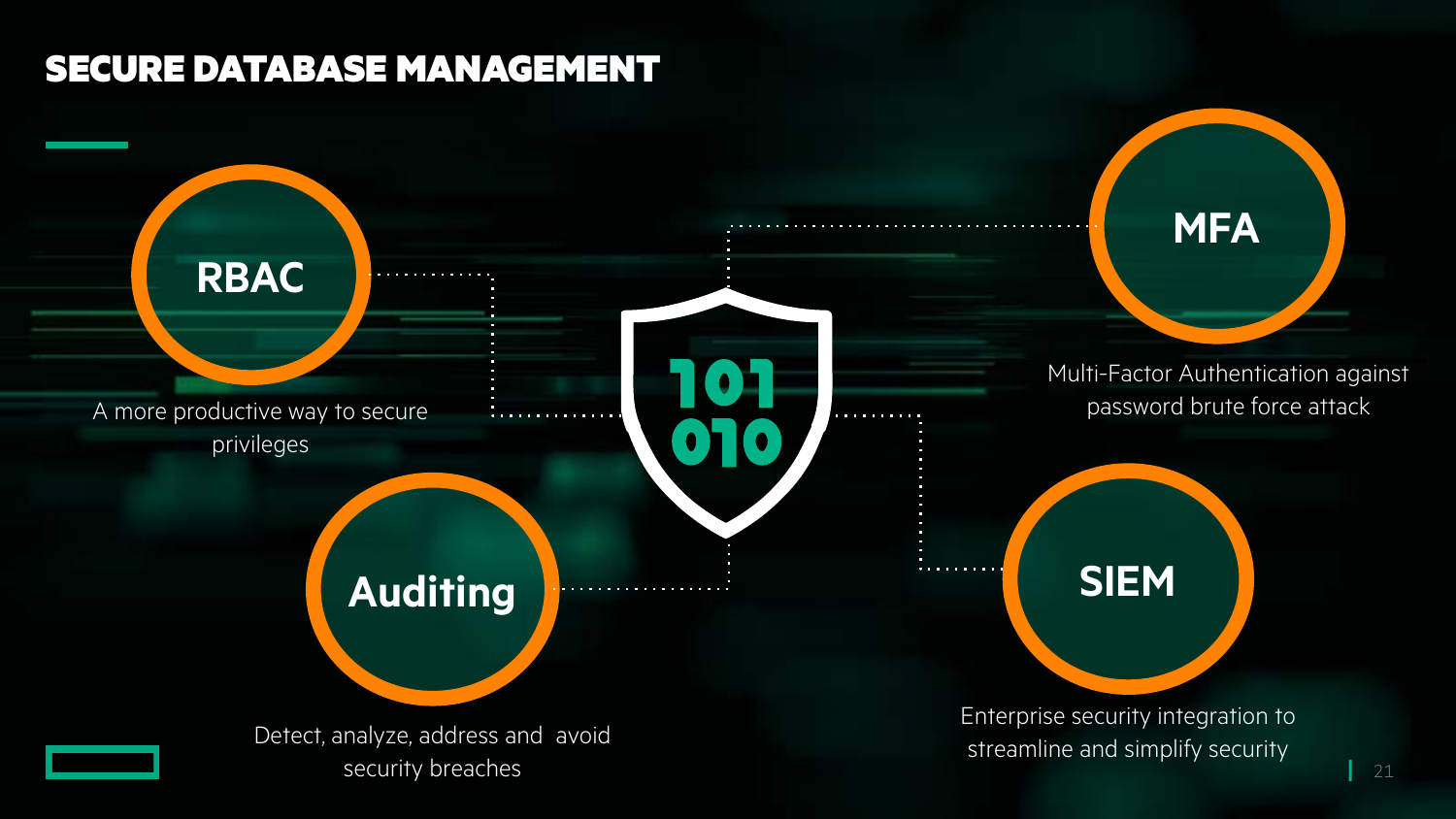#### <span id="page-21-0"></span>USE RBAC FOR DBA ACTIVITIES

- SQLXPress includes an extensive role-based access control implementation
- Includes roles hierarchy
- Includes concepts of user roles and function roles

 $\Omega$ 



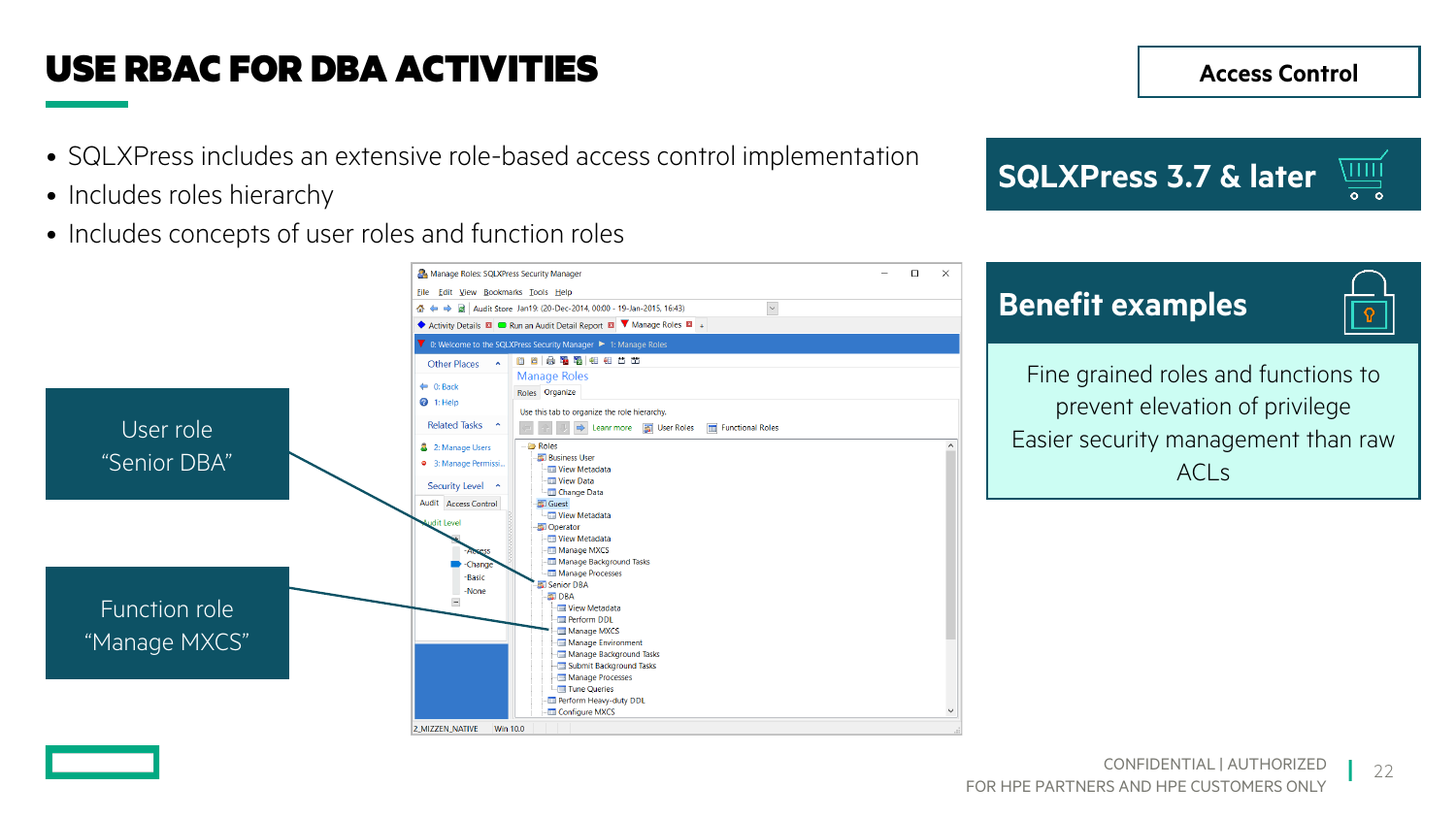### <span id="page-22-0"></span>MULTI-FACTOR AUTHENTICATION

- SQLXPress is the most comprehensive GUI based administration solution for SQL/MX (as well as SQL/MP)
- No configuration required for SQLXPress:
	- SQLXPress detects if XUA is setup for MFA
	- If enabled SQLXPress will use MFA
- MFA setup in XUA
	- Requires RSA SecurID or Radius Authentication server
	- In a UAGROUP element define the types of authentication required by a given user (other criteria available)
	- NonStop user IDs are mapped to external user IDs (i.e. RSA SecurID ID)



Prevents elevation of privilege

**Access Control**



Access to mxci in OSS can also be protected using MFA. This can be enforced at the user level when using SSH with the attribute Quick Tip  $\begin{array}{|c|c|c|}\n\hline\n\text{Quick Tip} & \text{REQUIRED-AUTHENTICATIONS}\n\end{array}$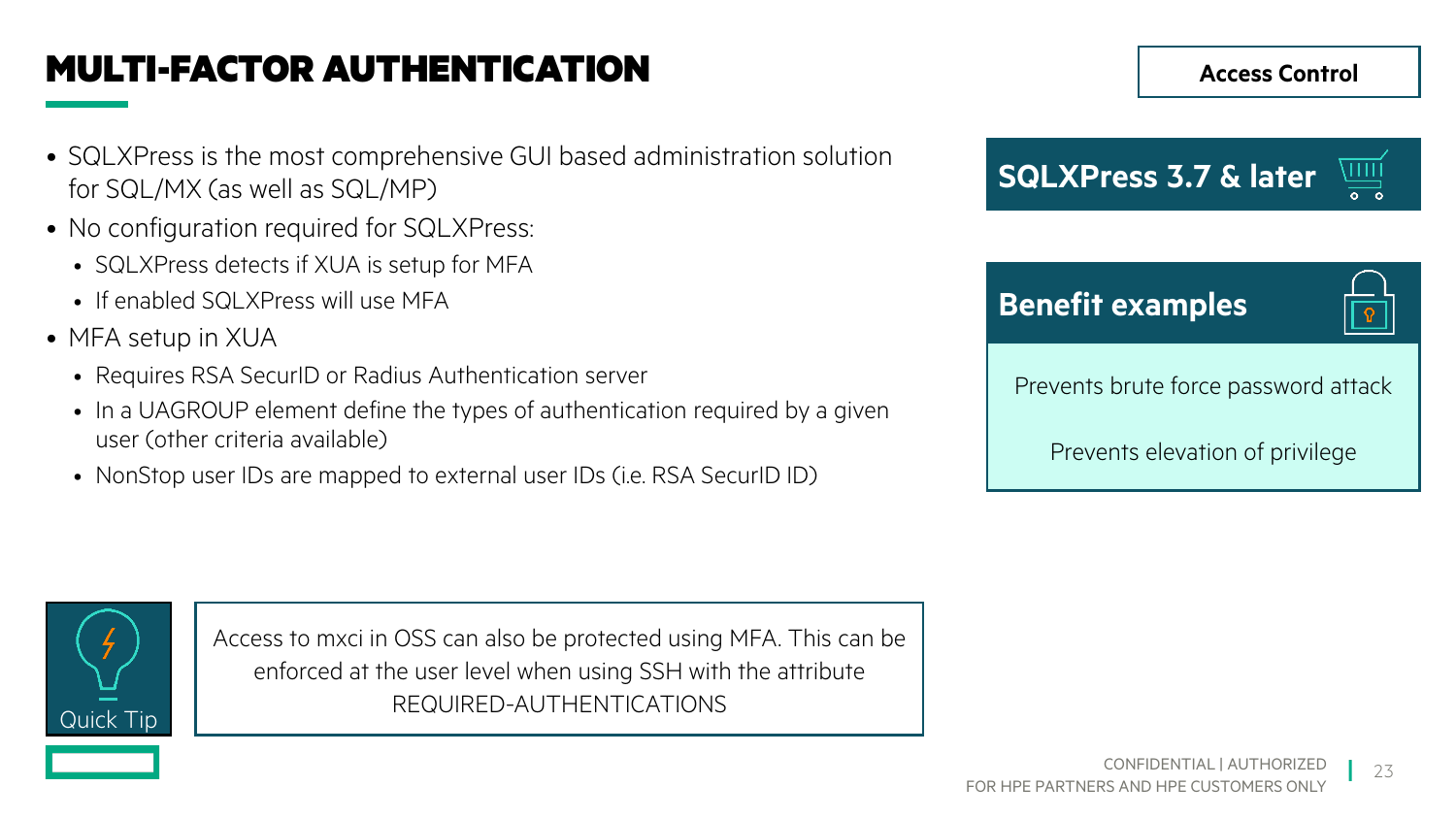#### <span id="page-23-0"></span>ENABLE AUDITING OF DBA ACTIVITIES

Activity Summary: SQLXPress Security Manage

2\_MIZZEN\_NATIVE Win 10.0

 $\langle \vert \vert \vert \vert \vert \vert$ 

- Audit activity of SQLXPress users
- Audits logons, SQL statements, scripts
- Includes audit levels
- Include audit reports

Set audit level





With SQL/MX 3.8 we introduce a new DDL auditing feature native to SQL/MX that can be leveraged by 3<sup>rd</sup> party tools



 $\Box$  $\mathord{\hspace{1pt}\text{--}\hspace{1pt}}\times$ 

 $\overline{\phantom{0}}$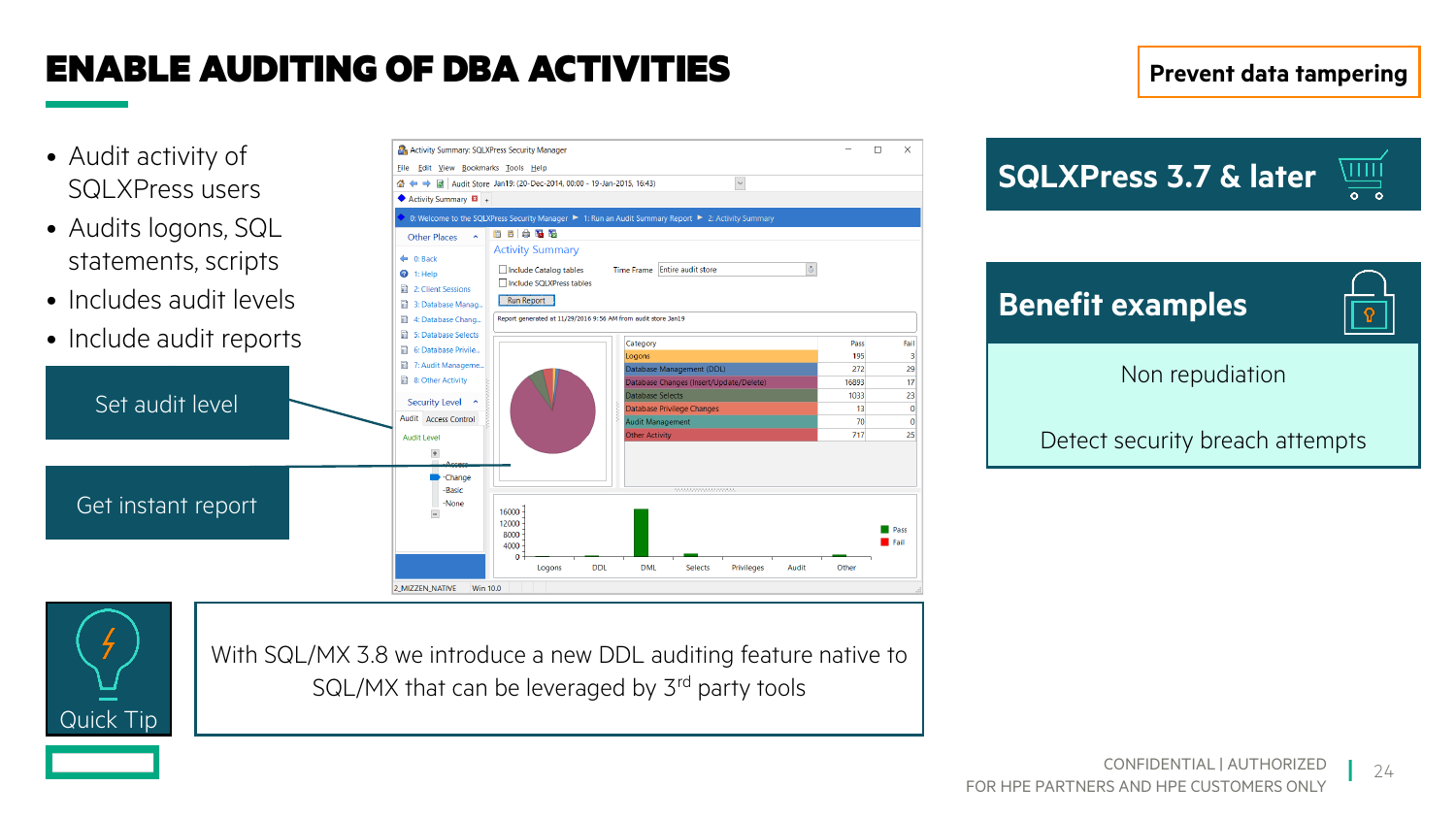### <span id="page-24-0"></span>SECURITY INFORMATION AND EVENT MANAGEMENT (SIEM)

- SQLXPress security events are forwarded to a NonStop XMA (Xygate Merged Audit) Master node
- For reasons that include security compliance, such acquired data needs to be sent off platform in a repository (aka SIEM) such as Splunk, ElasticSearch or others….
- XMA is part of the OS and provides filters for both incoming data into the XMA database and what is sent to a SIEM

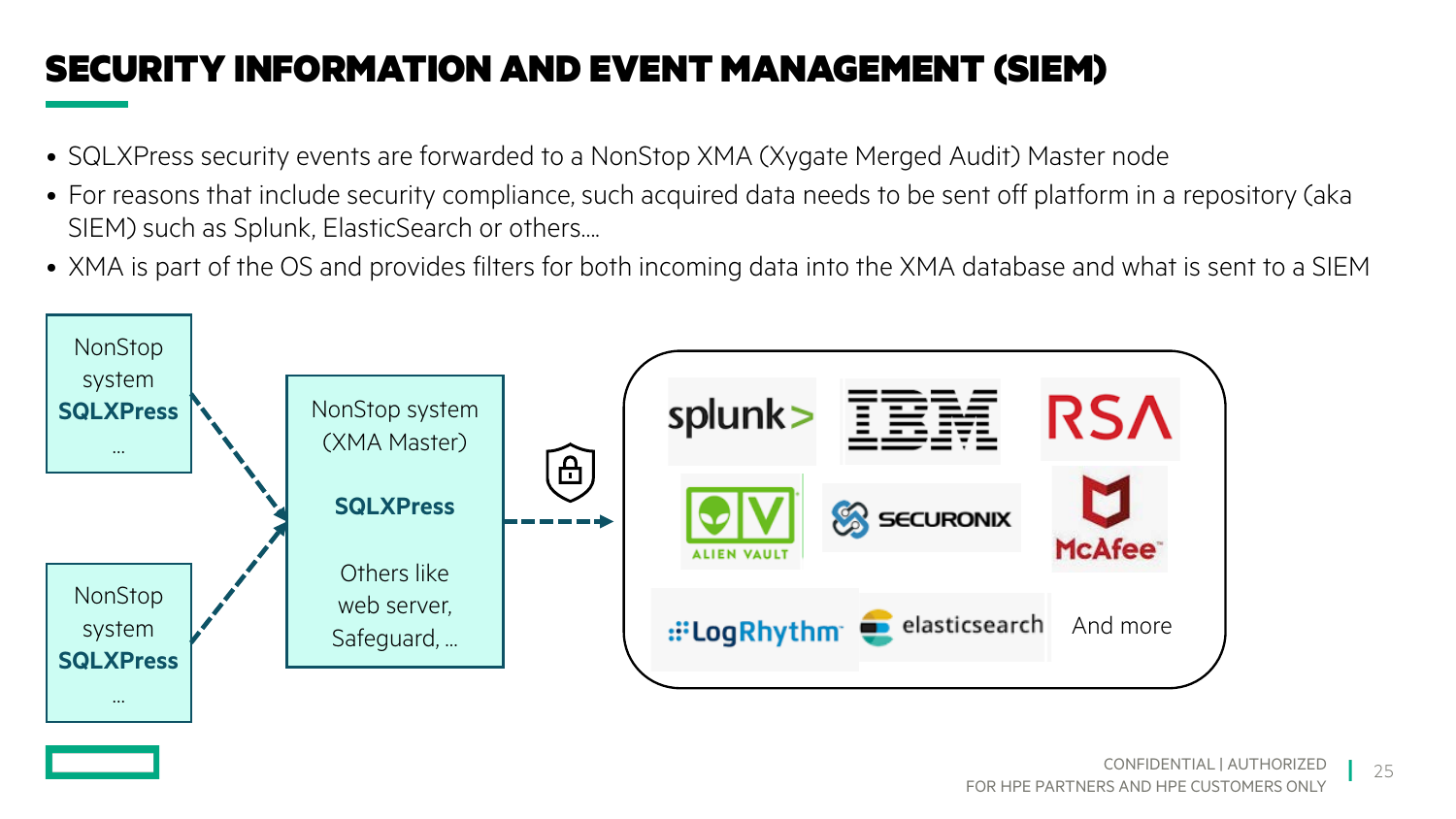## NONSTOP SQL OUT OF THE BOX SECURITY FEATURES

|                                 | <b>NonStop SQL/MP</b> | NonStop SQL/MX | <b>NonStop SQL Cloud Edition</b> |
|---------------------------------|-----------------------|----------------|----------------------------------|
| SQL memory protection           |                       | $\checkmark$   |                                  |
| Guardian RWEP                   |                       | N/A            | N/A                              |
| Posix read, write, execute      | N/A                   | $\checkmark$   | $\checkmark$                     |
| <b>ANSI Grant/Revoke</b>        |                       | $\checkmark$   |                                  |
| Privilege groups                |                       | $\checkmark$   | $\checkmark$                     |
| Security admin                  |                       | $\checkmark$   | $\checkmark$                     |
| SSL (odbc/jdbc)                 |                       | $\checkmark$   | ✓                                |
| PL/MX SQL governance            |                       | $\checkmark$   |                                  |
| DBS reduced attack surface      |                       | $\checkmark$   | $\checkmark$                     |
| <b>RBAC</b>                     | optional              | optional       | ✓                                |
| DBA MFA authentication          | optional              | optional       |                                  |
| DBA auditing                    | optional              | optional       | $\checkmark$                     |
| Enterprise security integration | optional              | optional       | ✓                                |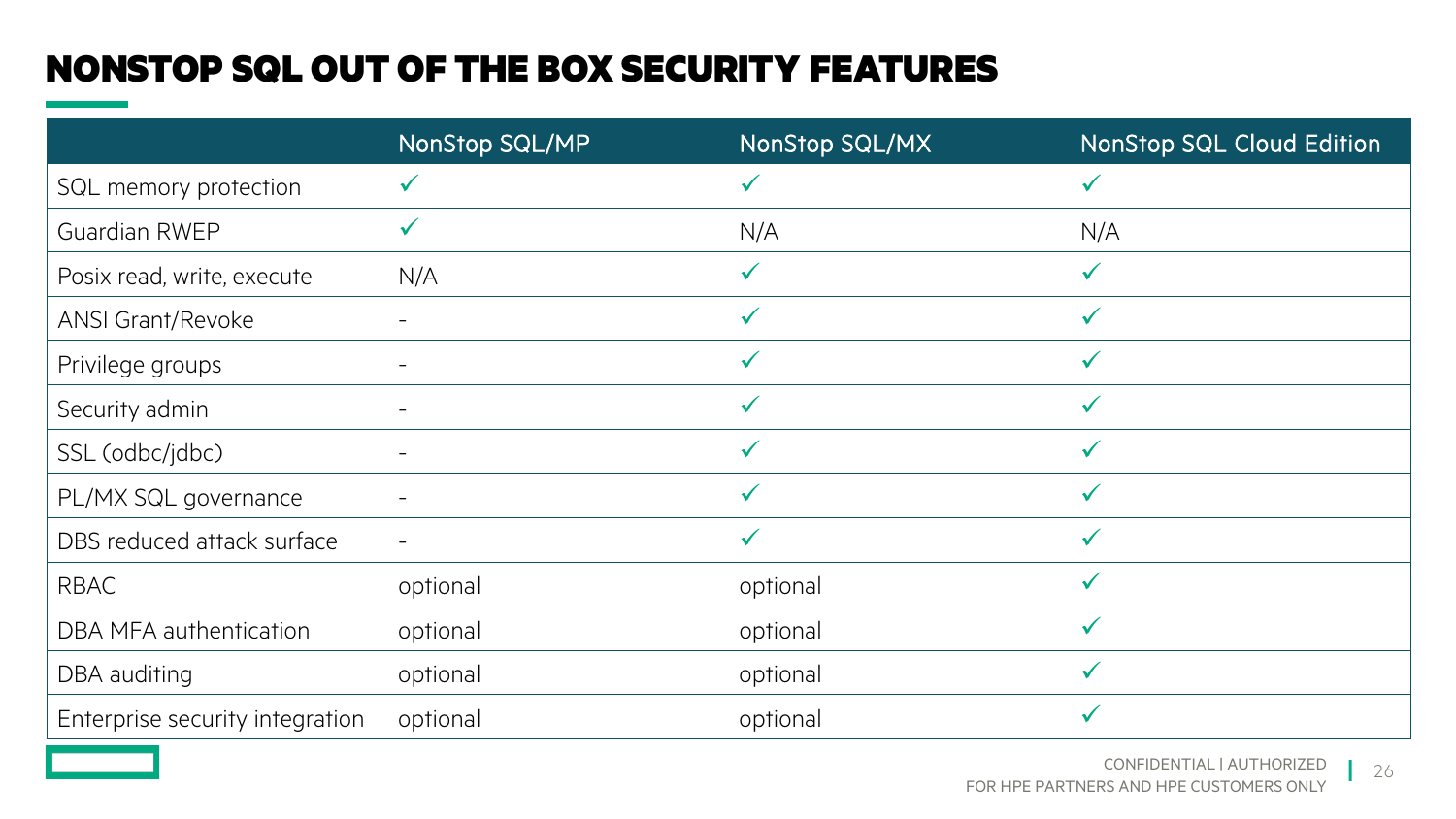# SECURED DATABASE MANAGEMENT

#### How do you secure your data?

#### **Secure DB**

- Secure DB management
- More security with NonStop SQL Cloud Edition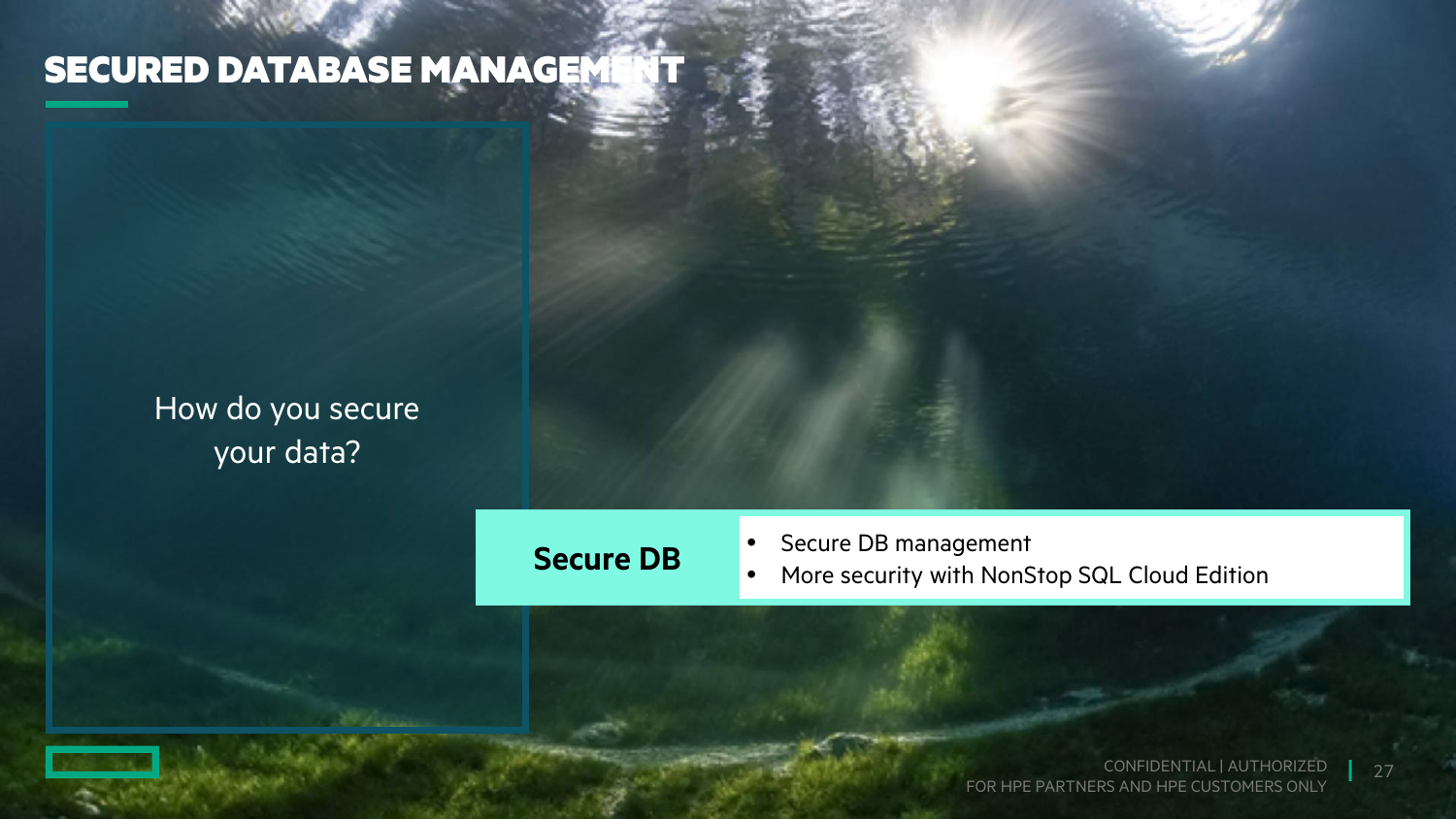# REDUCE YOUR COSTS

#### How do you reduce your costs?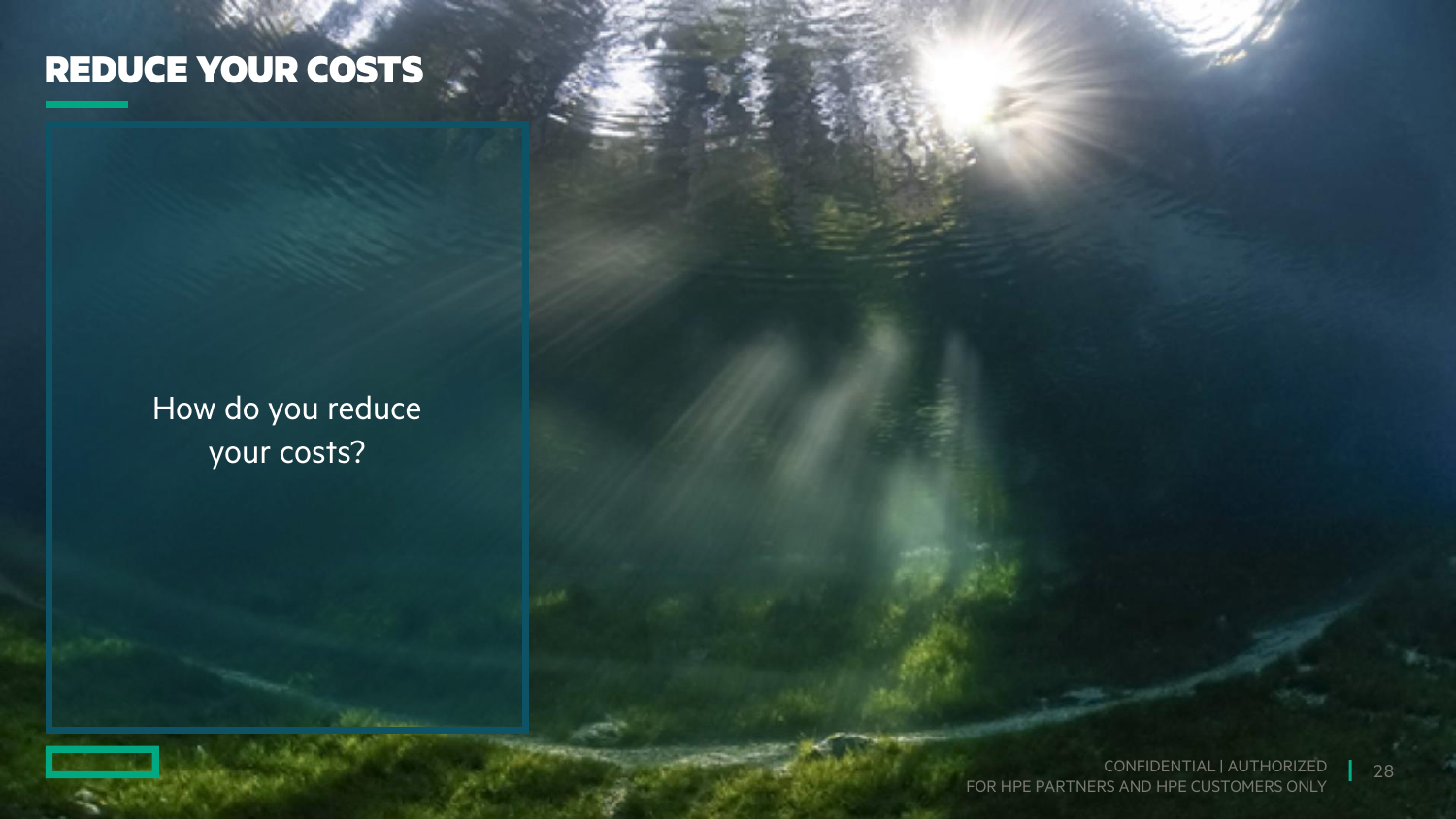#### HPE NONSTOP SQL CLOUD EDITION

**NonStop SQL Cloud Edition is available at the same price as SQL/MX HPE NonStop SQL but with the essential manageability tools includedCloud Edition** The complete HPE NonStop SQL/MX Software product with all 88 features such as high-availability, scale and multi-tenancy already HPE NonStop SQL/MX included that let you focus on the application  $\overline{\phantom{a}}$ HPE NonStop SQLXPress, a management solution that makes each DBA task easy while maintaining the highest level of security HPE NonStop 101<br>010 **SQLXPress** HPE NonStop Database Analyzer (NSDA), an advanced real-time monitoring of your database workload that does not require any **HPE NonStop Database** DBA skills and shows business metrics to drive **insights** and optimize your workloads Analyzer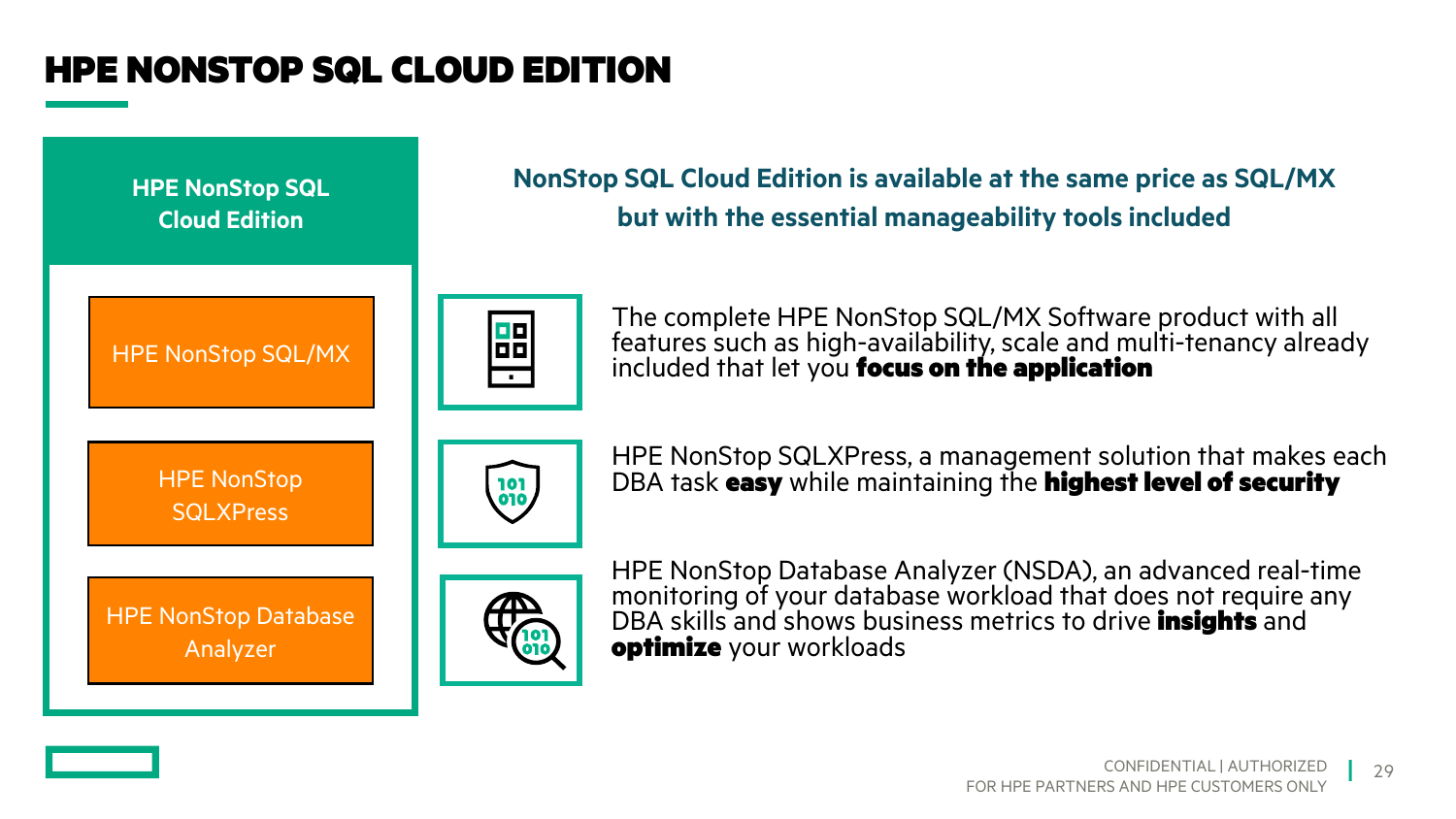#### SQL/MX DATABASE SERVICES - ONE CLICK API

Your PASS to increased agility, reduced cost and business continuity for all

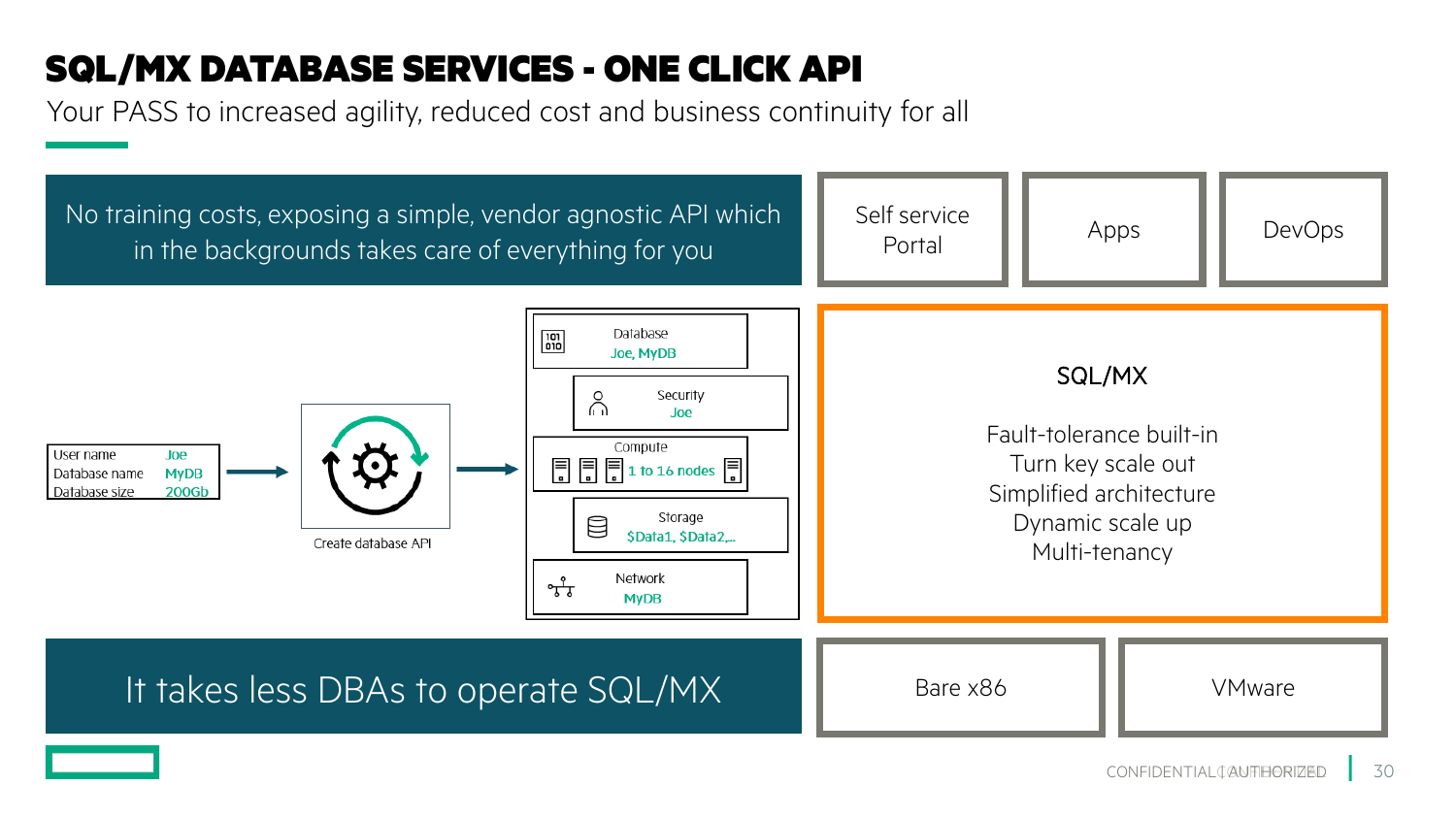#### SQLXPRESS: SIMPLIFY, ACCELERATE AND KEEP EVERYTHING SECURED!

| <b>Simplify</b>                                   | <b>Tasks</b><br><b>Tools required</b>                                                                                                                                                                                                                                                                                                                                                                                                                                      |  |
|---------------------------------------------------|----------------------------------------------------------------------------------------------------------------------------------------------------------------------------------------------------------------------------------------------------------------------------------------------------------------------------------------------------------------------------------------------------------------------------------------------------------------------------|--|
| One tool instead of 10 for<br>basic DBA functions | Database objects creation/update/deletes ; Query whiteboard; MXCS<br>MXDM, mxci, rmxci, DB<br>management; View/update data in a table; Import csv data into a table;<br>Visualizer, OSS import, VQP,<br>Export data into a csv table; Show Graphical Query plans (Embedded<br>FUP, pstate, tmfcom,<br>SQL); Capture runtime statistics (Embedded SQL); Partition<br>netbatch<br>management; Lock analysis, scripting; process and transaction<br>information; task manager |  |
| <b>Accelerate</b>                                 | <b>Tasks</b>                                                                                                                                                                                                                                                                                                                                                                                                                                                               |  |
| Only in SQLXPress                                 | Visual Query tuner (w/ metadata acquisition); Partition analysis and management; Create queries<br>graphically; Histograms management; Compare tables and DDL; Disk space management; Database<br>report                                                                                                                                                                                                                                                                   |  |
| <b>Secure</b>                                     | <b>Tasks</b>                                                                                                                                                                                                                                                                                                                                                                                                                                                               |  |
| Zero trust ready                                  | MFA authentication, full RBAC capabilities, auditing, signed code, native encryption, security admin,<br>SIEM integration                                                                                                                                                                                                                                                                                                                                                  |  |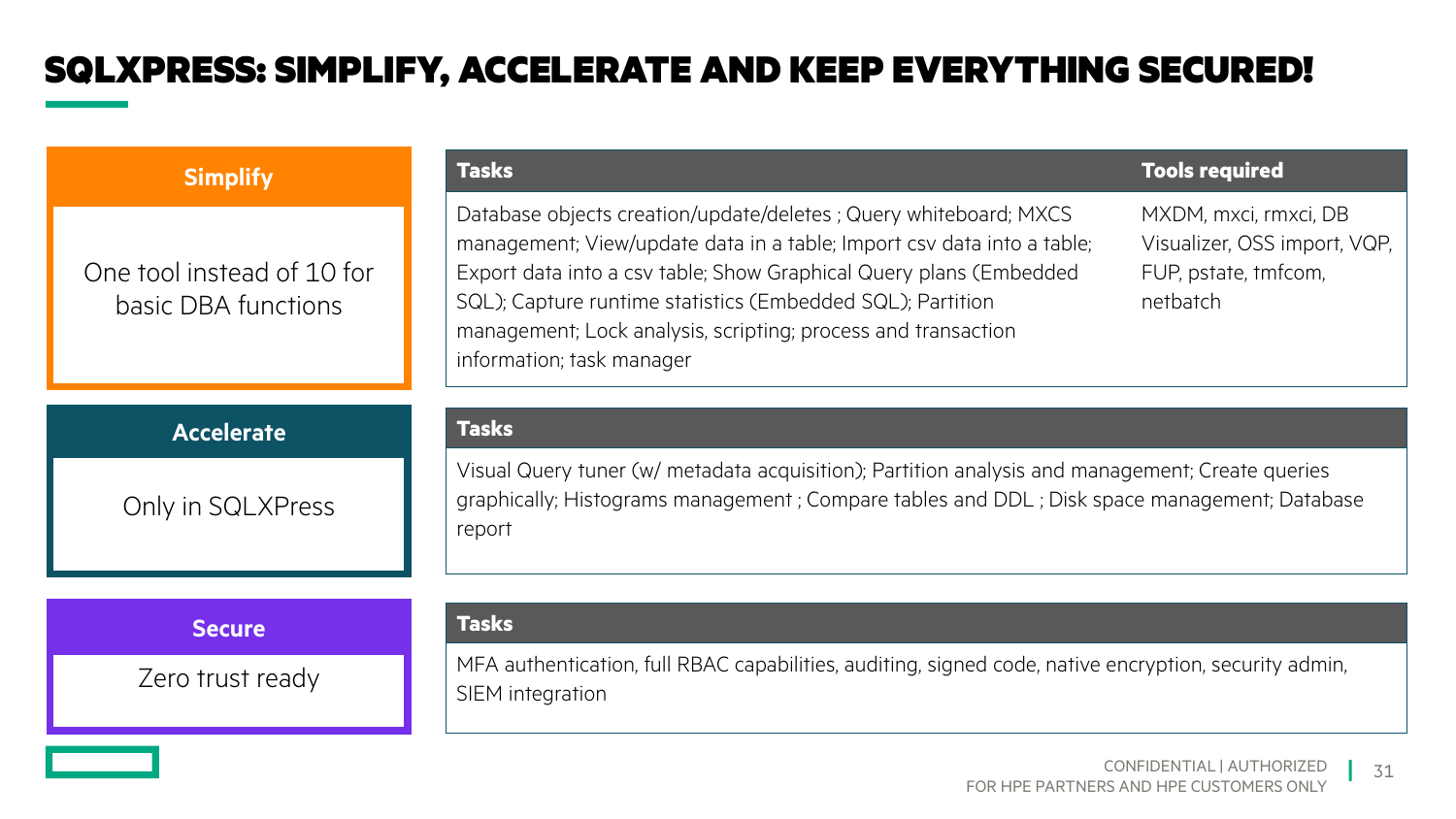## NSDA 1.3 – INTRODUCING MACHINE LEARNING INTO NSDA

Threshold or machine learning based alerts



| <b>NSDA 1.3 new features</b>                                                                                                                                                                                                                                         | <b>Benefits</b>                                                                                                               |
|----------------------------------------------------------------------------------------------------------------------------------------------------------------------------------------------------------------------------------------------------------------------|-------------------------------------------------------------------------------------------------------------------------------|
| Threshold based alerts: i.e. Alert me if there are any queries taking more<br>than 1 minute of CPU time, reading a million rows, or running for 10 hours<br>Machine learning based: Alert me if they are outliers<br>• Generates an email and alert on the dashboard | Alerts help avoid costly violation of SLAs<br>Maintain database health and take quick<br>action without constantly monitoring |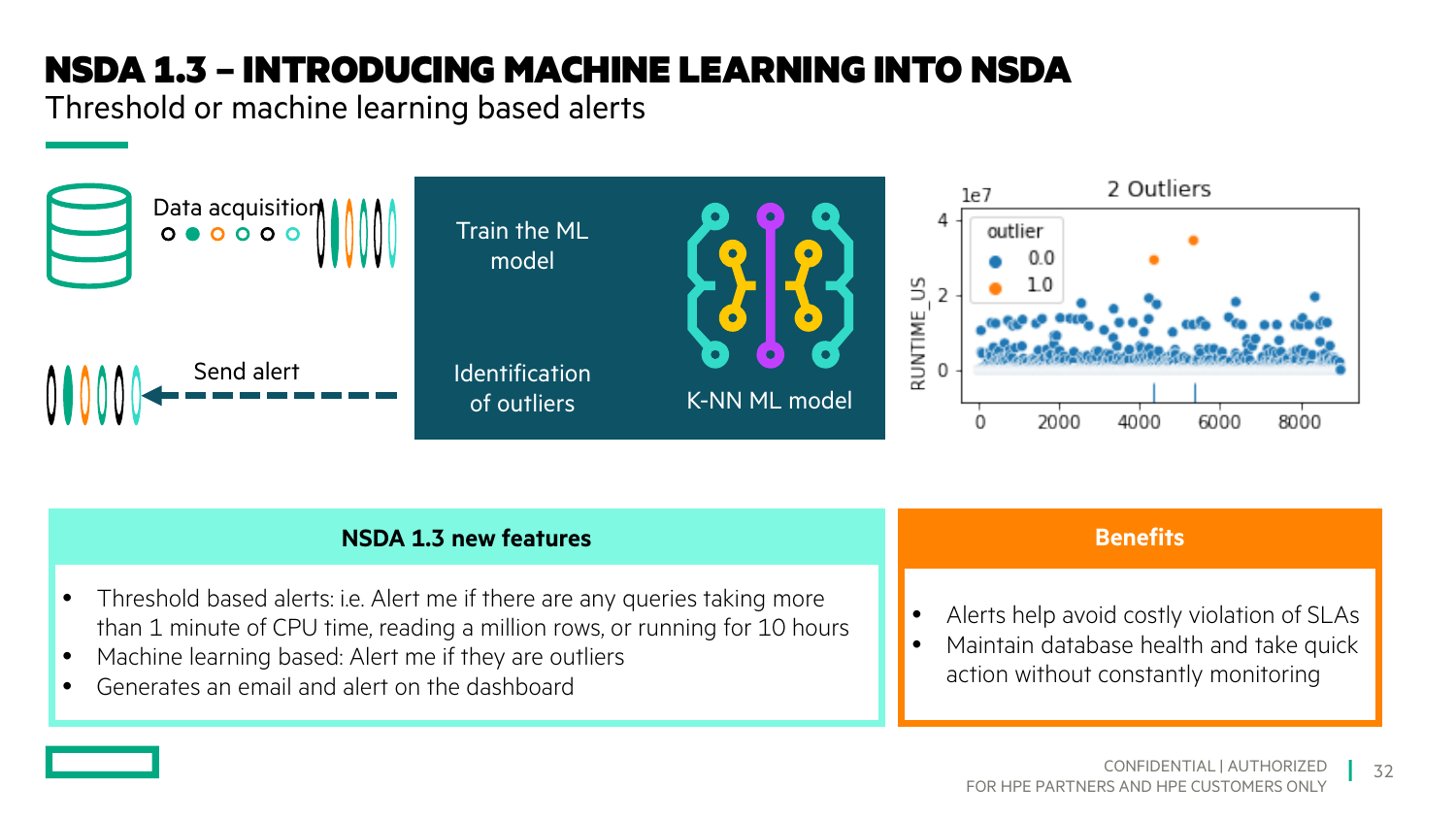## REDUCE YOUR COSTS

2

#### How do you reduce your costs?

#### **Reduced costs**

• NonStop SQL Cloud Edition SQL/MX + SQLXPress + NSDA

• Automation and productivity tools

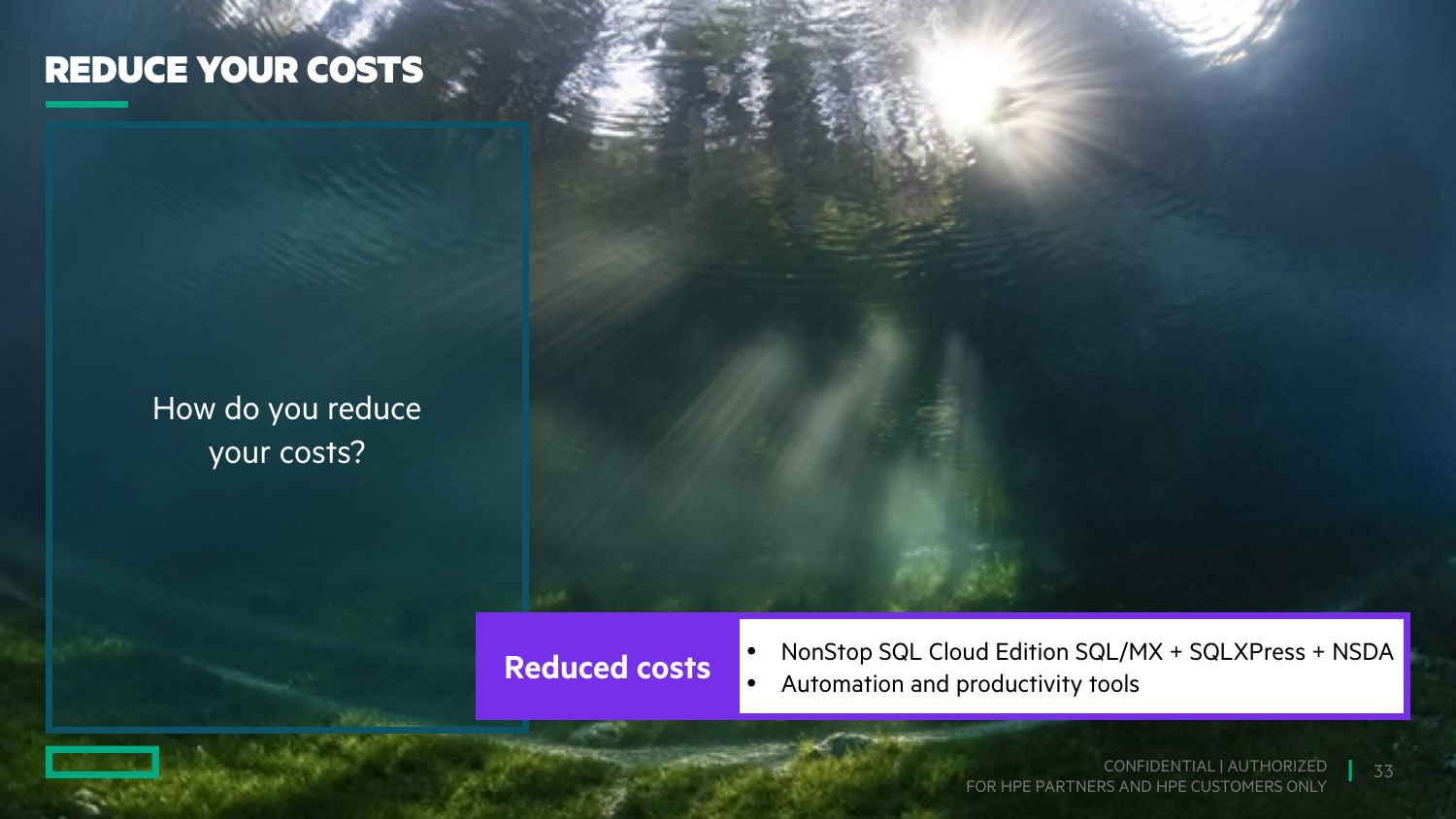# THE SQL/MX TOTAL VALUE

| HPE continues to heavily<br>invest into<br><b>HPE NonStop SQL</b> | <b>Unique value</b>                     | Data Integrity at scale<br>Fault tolerant, distributed, transactional, all built-in<br>HPE NonStop SQL addresses complexity like no other |
|-------------------------------------------------------------------|-----------------------------------------|-------------------------------------------------------------------------------------------------------------------------------------------|
|                                                                   | <b>Common</b><br><b>standards</b>       | Standard languages, SQL, PL/MX<br>Common datatypes and functions<br>Standard connectivity and protocols ODBC, JDBC<br>$\bullet$           |
|                                                                   | <b>Digital</b><br><b>transformation</b> | From SQL/MP to SQL/MX<br>Data Integration with solutions such as Striim                                                                   |
|                                                                   | <b>Secure DB</b>                        | Secure DB management<br>More security with NonStop SQL Cloud Edition                                                                      |
|                                                                   | <b>Reduced costs</b>                    | NonStop SQL Cloud Edition SQL/MX + SQLXPress + NSDA<br>Automation<br>$\bullet$                                                            |

CONFIDENTIAL | AUTHORIZED FOR HPE PARTNERS AND HPE CUSTOMERS ONLY 34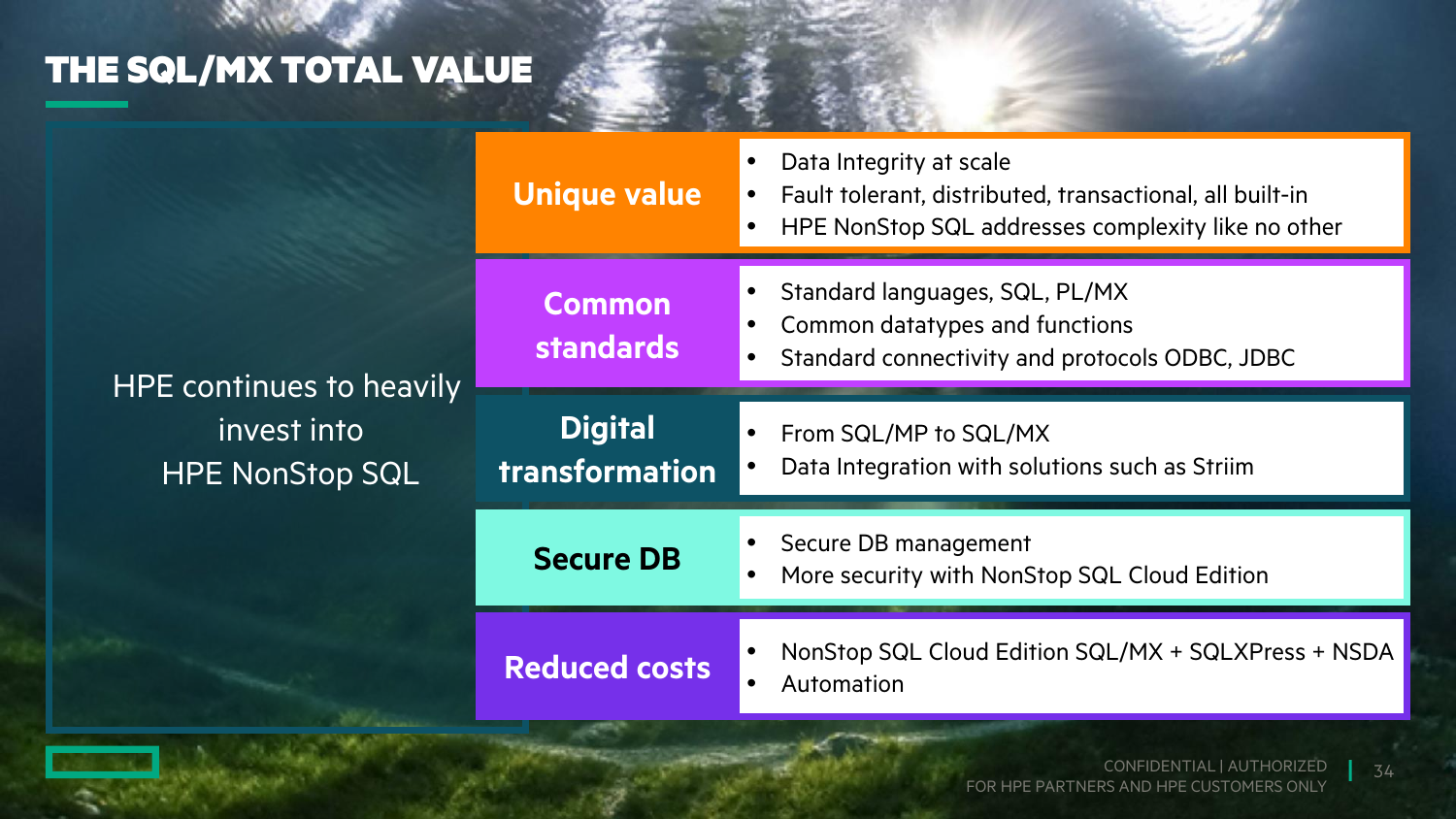# THANK YOU

Roland Lemoine HPE NonStop Product manager Roland.lemoine@hpe.com

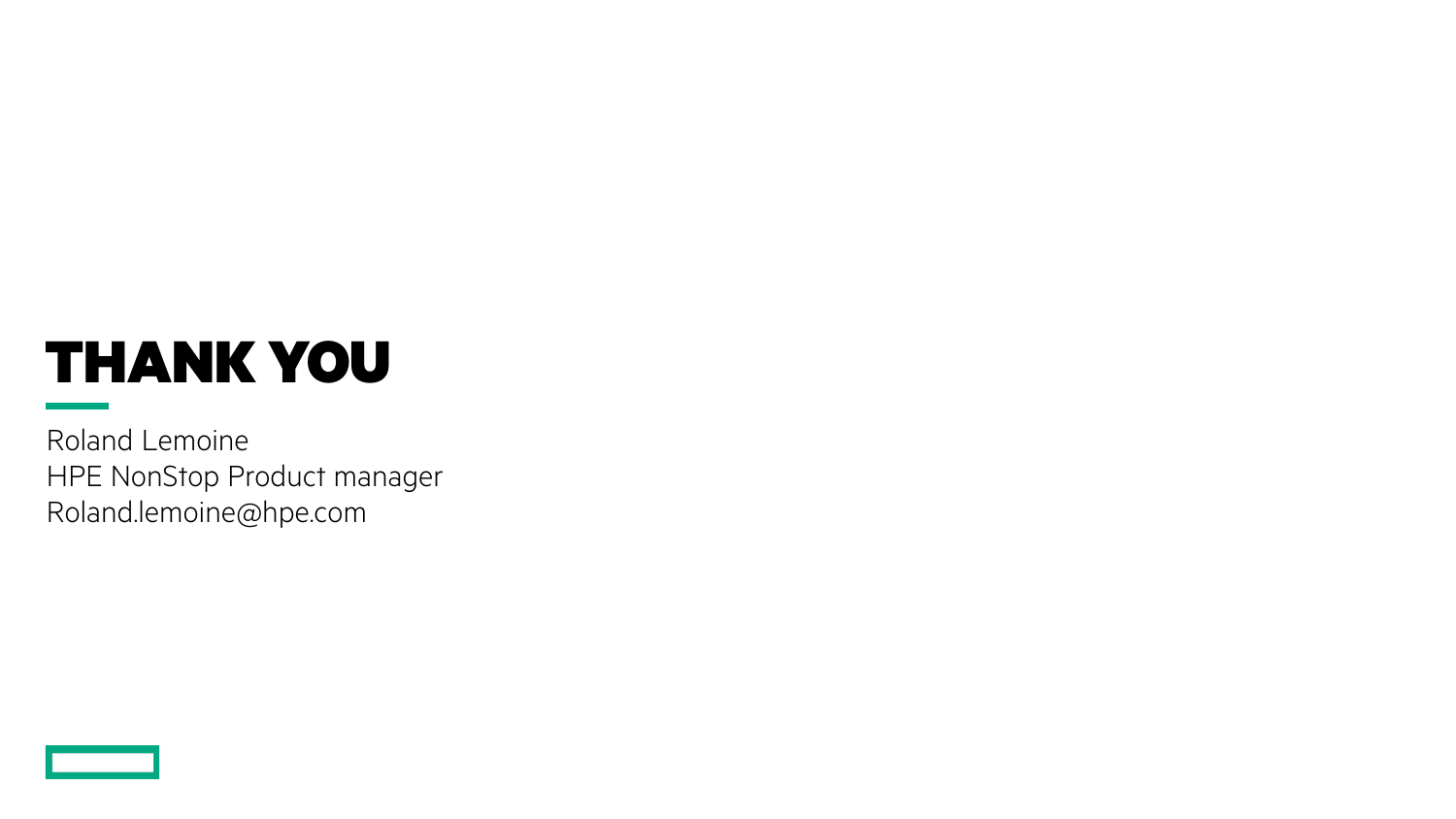## CONFIDENTIAL DISCLOSURE AGREEMENT

- The information contained in this presentation is proprietary to Hewlett Packard Enterprise and is offered in confidence, subject to the terms and conditions of a binding Confidential Disclosure Agreement (CDA)
- HPE requires customers and partners to have signed a CDA in order to view this training
- The information contained in this training is HPE confidential
- This presentation is NOT to be used as a 'leave behind' for customers and information may only be shared verbally with HPE external customers under NDA
- This presentation may be shared with Partners under NDA in hard-copy or electronic format for internal training purposes only
- Do not remove any classification labels, warnings or disclaimers on any slide or modify this presentation to change the classification level
- Do not remove this slide from the presentation
- HPE does not warrant or represent that it will introduce any product to which the information relates
- The information contained herein is subject to change without notice
- HPE makes no warranties regarding the accuracy of this information
- The only warranties for HPE products and services are set forth in the express warranty statements accompanying such products and services
- Nothing herein should be construed as constituting an additional warranty
- HPE shall not be liable for technical or editorial errors or omissions contained herein
- Strict adherence to the HPE Standards of Business Conduct regarding this classification level is critical